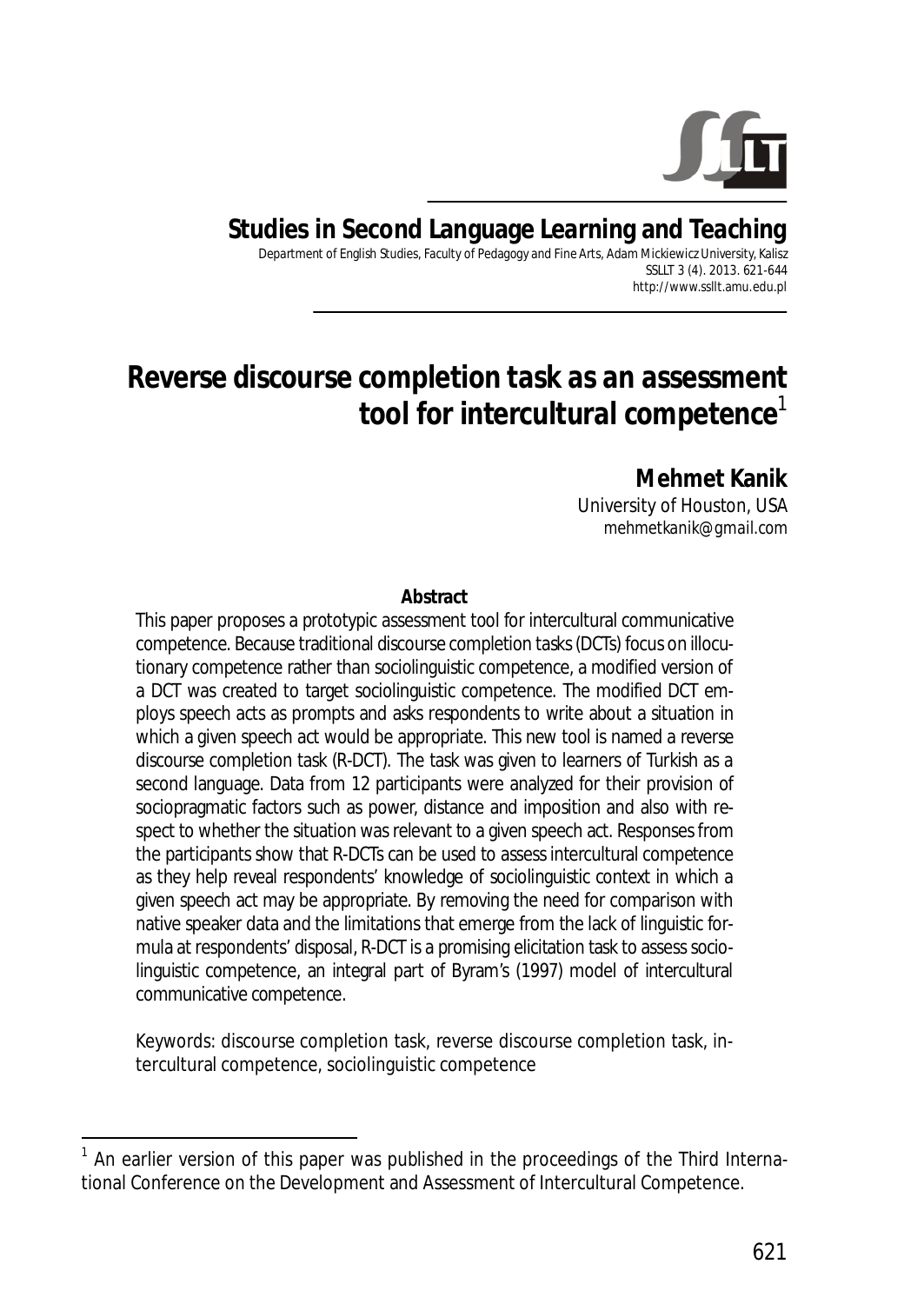In today's globalized world, people from different cultures are in contact with one another more than ever. This can be seen in statistics such as the number of international tourists and the number of passports. For instance, according to the World Tourism Organization, the number of international tourist arrivals increased from 278 million in 1980 to 1,035 million in 2012 (United Nations World Tourism Organization, 2013). There was also an increase in the number of passports. For example, in 1989 there were 7,261,711 Americans with passports and this number increased to 113,431,943 in 2012 according to the State Department's website travel.state.gov. In addition to international travel, the Internet made intercultural communication possible without travelling abroad by opening up the door for new communication technologies like email, teleconference and video chat. This contact between people from different cultures has made intercultural competence an important aspect of communicative competence. Fantini (2009, p. 458) defines intercultural competence as "complex abilities that are required to perform *effectively* and *appropriately* when interacting with others who are linguistically and culturally different from oneself." In an attempt to clarify the multitude of conceptions and definitions of intercultural competence, Deardorff (2004, 2006) conducted a study with university scholars and administrators as participants, which she refers to as "the first study to document consensus" (Deardorff, 2011, p. 66). She found in her study that intercultural scholars agree on a definition similar to Fantini's definition. The definition in her study is "the ability to communicate effectively and appropriately in intercultural situations based on one's intercultural knowledge, skills, and attitudes" (Deardorff, 2006, pp. 247-248). Two models also came out of her study. She categorized the elements that received 80% or more agreement by intercultural scholars under requisite attitudes, knowledge and comprehension, skills, desired internal outcome and desired external outcome in a pyramid model, with attitudes at the base followed by the other skills respectively to the top, which is the desired external outcome. Attitudes include respect, openness, curiosity and discovery, while knowledge and comprehension consist of cultural self-awareness, deep understanding and knowledge of culture, culture-specific information and sociolinguistic awareness. Skills that interact with knowledge and comprehension are listening, observation, interpretation, analysis, evaluation and relating. She argues that improving the elements at the lower level will improve the ones above them. When the outcomes are considered, she categorized elements such as adaptability, flexibility, ethnorelative view and empathy under desired internal outcome, whereas she designated desired external outcome to include the competence of behaving and communicating effectively and appropriately to achieve one's goals to some degree. A person needs to improve most of the elements mentioned below the desired external outcome to be competent in an intercul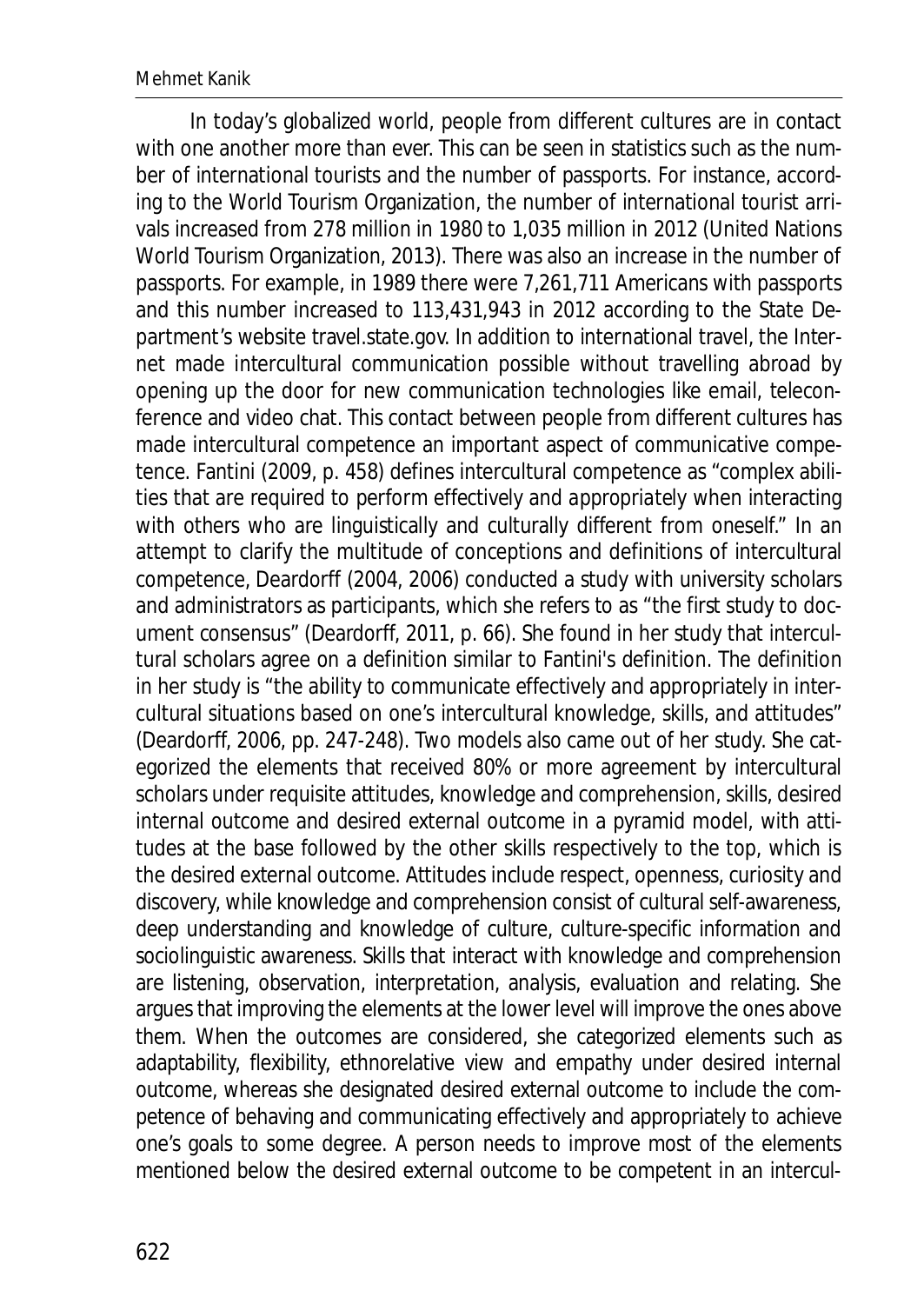tural setting (Deardorff, 2006, p. 254). She also depicted these functions and skills in a process model according to which developing intercultural competence is an ongoing and lifelong process (Deardorff, 2006, p. 256).

In a highly cited model, Byram (1997) proposes that intercultural (communicative) competence comprises linguistic, sociolinguistic, discourse and intercultural components. Byram states that he bases his model on Van Ek's (1986) model of communicative competence. Byram's model is different from that of Van Ek's, which is based on native speaker competence. Unlike Van Ek's model, Byram's model is based on intercultural speaker competence. According to Byram, there are two major reasons for criticizing models such as Van Ek's. The first reason is that by using native speaker competence as a model, they set an unrealistic goal for learners. The second reason is that such a competence is a "wrong kind of competence," leading to the abandonment of one's native competence to attain the competence of other native speakers (Byram, 1997, p. 11). In Van Ek's model, learners are expected to rely only on the unattainable competence of native speakers; however, in Byram's model, an intercultural speaker would rely on his or her competence in two or more languages to function well in an intercultural setting.

Byram's model of intercultural communicative competence is similar to the communicative competence model of Canale and Swain (1980), which includes grammatical, sociolinguistic, strategic and discourse competences (Canale, 1983). Bachman (1990) proposed a model of communicative language ability, which has overlapping components with Byram's and Canale and Swain's models. Bachman's model is outlined in Table 1 together with the parallel components of the other models. As can be seen in the table, according to Bachman's model of communicative competence, pragmatics is a subcomponent of language competence and is comprised of sociolinguistic and illocutionary competences; the former is also addressed in Canale and Swain's and Byram's models, neither of which includes illocutionary competence.

| Bachman (1990)                    | Canale and Swain (1980), Canale (1983) | Byram (1997)               |
|-----------------------------------|----------------------------------------|----------------------------|
| 1. Language competence            |                                        |                            |
| A. Organizational competence      |                                        |                            |
| a. Grammatical competence         | Grammatical competence                 | Linguistic competence      |
| b. Textual competence             | Discourse competence                   | Discourse competence       |
| B. Pragmatic competence           |                                        |                            |
| a. Illocutionary competence       |                                        |                            |
| b. Sociolinguistic competence     | Sociolinguistic competence             | Sociolinguistic competence |
| 2. Strategic competence           | Strategic competence                   | Intercultural competence   |
| 3. Psychophysiological mechanisms |                                        |                            |

**Table 1** Communicative competence models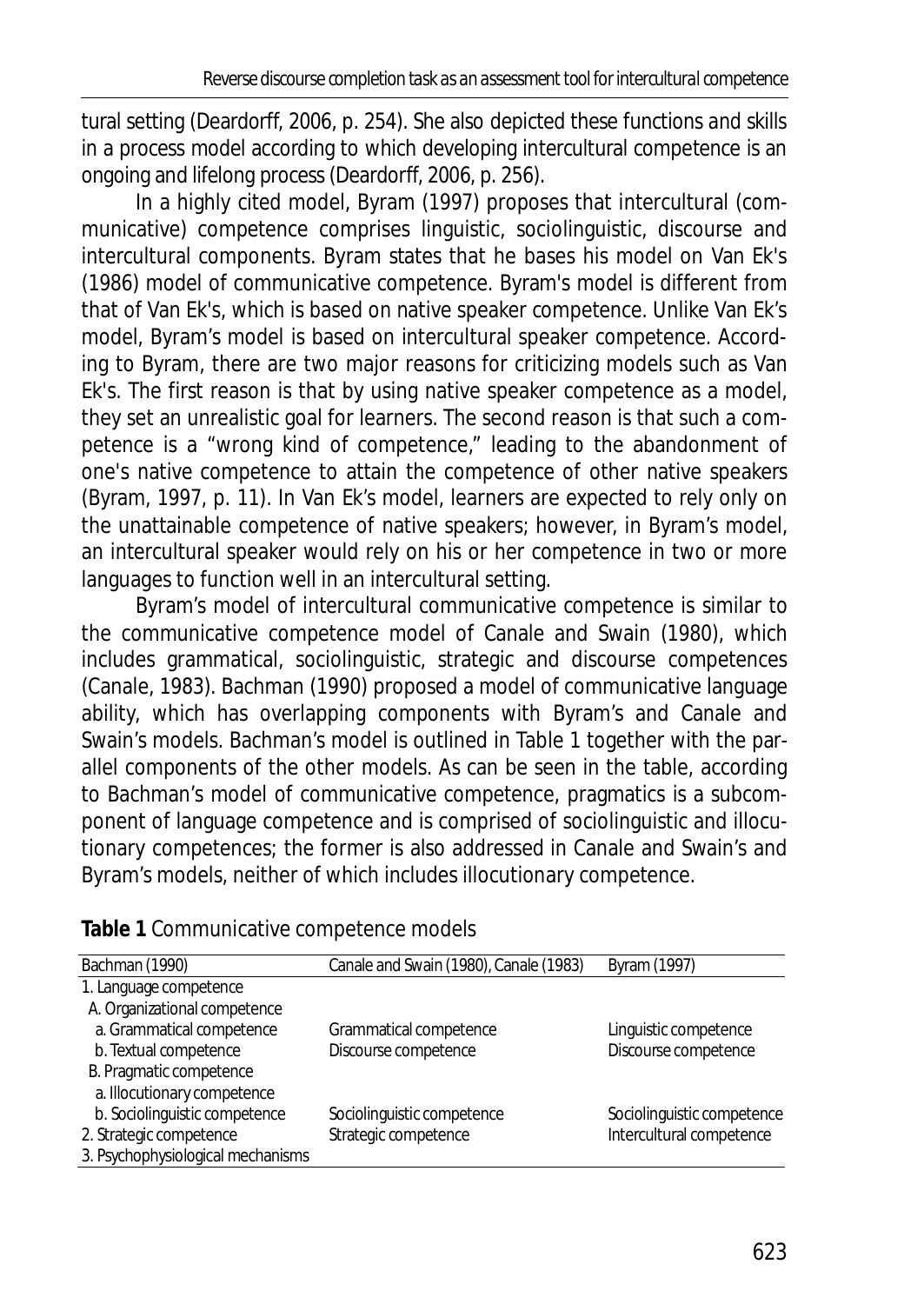When it comes to the assessment of intercultural competence, scholars agree that this kind of competence is a complex phenomenon and the assessment should be achieved by employing a variety of measures (Fantini, 2009; Deardorff, 2009, 2011). Since intercultural competence has a multitude of components, they agree that one tool cannot measure it. Deardorff (2006, p. 249-250) lists 22 components of intercultural competence and elsewhere (Deardorff, 2011) she asserts that "given how daunting intercultural competence assessment can seem, it is important to start with manageable portions" (p. 74). Fantini (2009) mentions areas to assess such as attributes, building relationships, communicating, collaborating, awareness, attitudes, skills, knowledge, host language proficiency, and developmental indicators over time. He also lists 44 assessment tools for intercultural competence. The focus of tests varies depending on the goal of the assessment. The tests, some of which are self-assessment tools, aim to measure components such as language proficiency, understanding and awareness of self and others, cross-cultural sensitivity, cross-cultural behavior and skills, personality analysis, cultural profile and preferences, world knowledge, readiness and potential for international assignment, unconscious prejudices and so on.

One of the assessment tools that Fantini (2009) lists is the MAXSA instruments. They include a strategies inventory for learning culture, a language strategy survey and a speech act measure. The following is an example from the MAXSA speech act measure taken from Cohen, Paige, Shively, Emery and Hoff (2005, p. 346):

During dinner with a friend's family in the host community you accidentally spill your glass of red wine on the table cloth. You: Friend's mother: Oh, dear! You: Friend's mother: No, no. Don't worry about it. You don't have to do that. The stain will probably come out in the wash. You:

This is an example of a discourse completion task (DCT), which was initially employed in studies in pragmatics in the 1980s (see Blum-Kulka, 1982; Blum-Kulka & Olshtain, 1984; Cohen & Olshtain, 1981). These early studies employed a written DCT and this tool has been used in the field of pragmatics ever since. In these studies, respondents of a written DCT receive situations and are expected to write utterances they think would be the most appropriate for a given sociocultural context. Most frequently, they target a specific speech act or speech acts. For example, Cohen and Olshtain (1981) focused on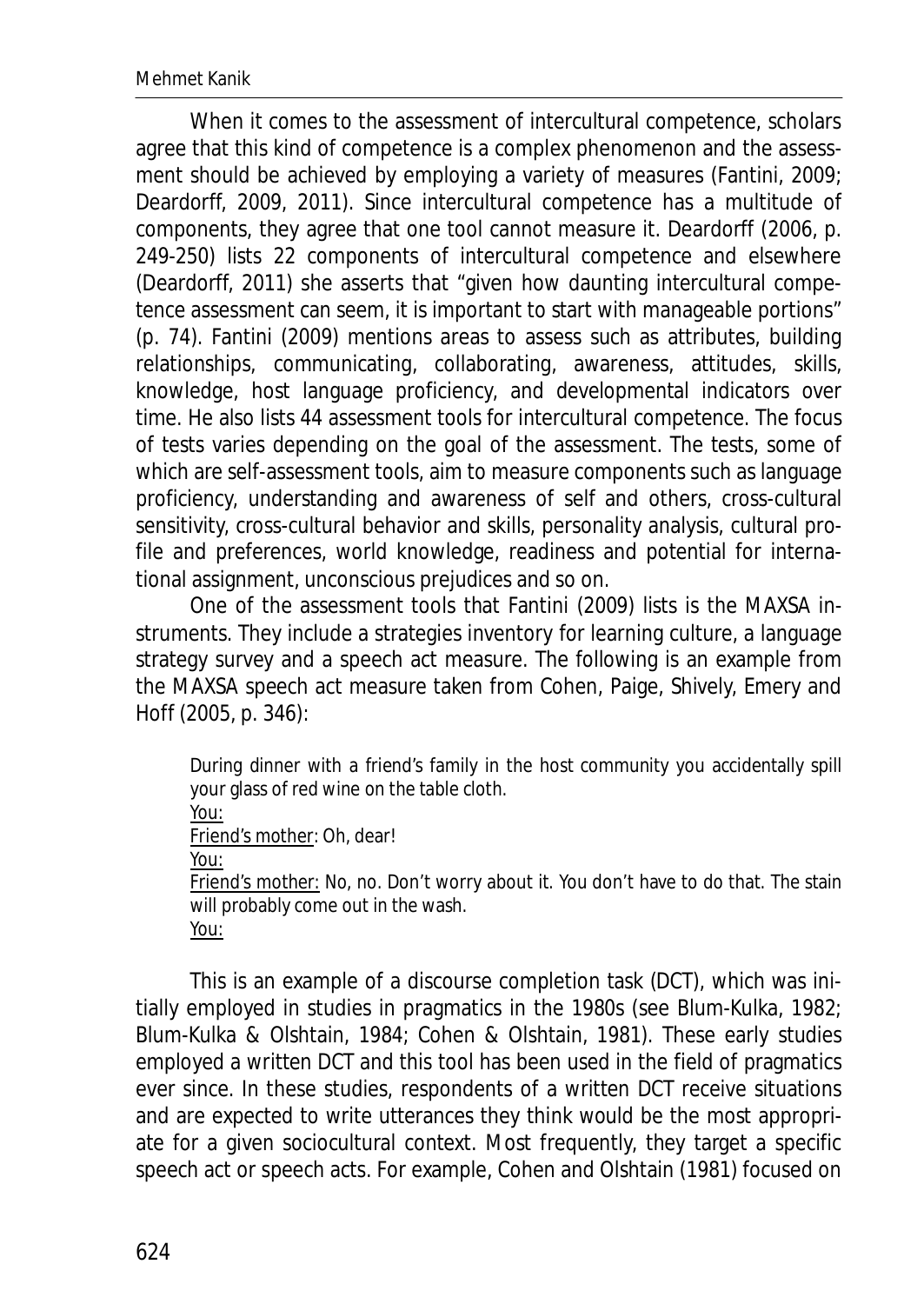apology performance, Blum-Kulka (1982) investigated directives, and Blum-Kulka & Olshtain (1984) elicited requests and apologies. This data collection tool was employed both in cross-cultural and interlanguage pragmatics. The focus was either on the comparison of uses of speech acts in different languages (Blum-Kulka & Olshtain, 1984; Cohen & Olshtain, 1981) or the comparison of learner output with that of native speakers (Blum-Kulka, 1982). Normally, DCT prompts include information regarding the speakers to give a sense of the power relationship between the two speakers, the social distance between them and, finally, the reason for the speech act. For example, the following item from Blum-Kulka and Olshtain's (1984, p. 198) study establishes the contextual features for the respondent.

#### *At the professor's office*

A student has borrowed a book from her teacher, which she promised to return today. When meeting her teacher, however, she realizes that she forgot to bring it along. Teacher: Miriam, I hope you brought the book I lent you.

Miriam: \_\_\_\_\_\_\_\_\_\_\_\_\_\_\_\_\_\_\_\_\_\_\_\_\_\_\_\_\_\_\_\_\_\_\_\_\_\_\_\_\_\_\_\_\_\_\_\_\_\_\_\_\_\_\_\_\_\_\_\_\_

Teacher: OK, but please remember it next week.

Among many possible factors which may influence the performance from the gender of the speakers to the setting in which the speech act is performed, three, namely social distance between the speaker and the hearer, relative power of speakers in relation to each other and the ranking of imposition, are considered to be the major defining sociopragmatic factors in the use of speech acts (Brown & Levinson, 1987; Hudson, Detmer, & Brown, 1995). These three factors are commonly considered in collecting data in pragmatics research. The speech act measure of the MAXSA instruments mentioned above was also designed based on these three sociopragmatic factors. Cohen et al. (2005, p. 49) say that "because factors such as social status, social distance, and degree of severity (apologies) or degree of imposition (requests) can affect the kind of language that is pragmatically appropriate in a speech act, such factors are identified in the description of the vignette." As they further explain

Three primary variables were used to provide a set of varied vignettes: social status, social distance, and severity of the infraction (apologies) or degree of imposition of the request . . . Although degree of severity and degree of imposition may be perceived differently by each individual and perhaps in different cultures, we attempted to vary severity/imposition in the ten vignettes in the Speech Act Measure. (p. 50)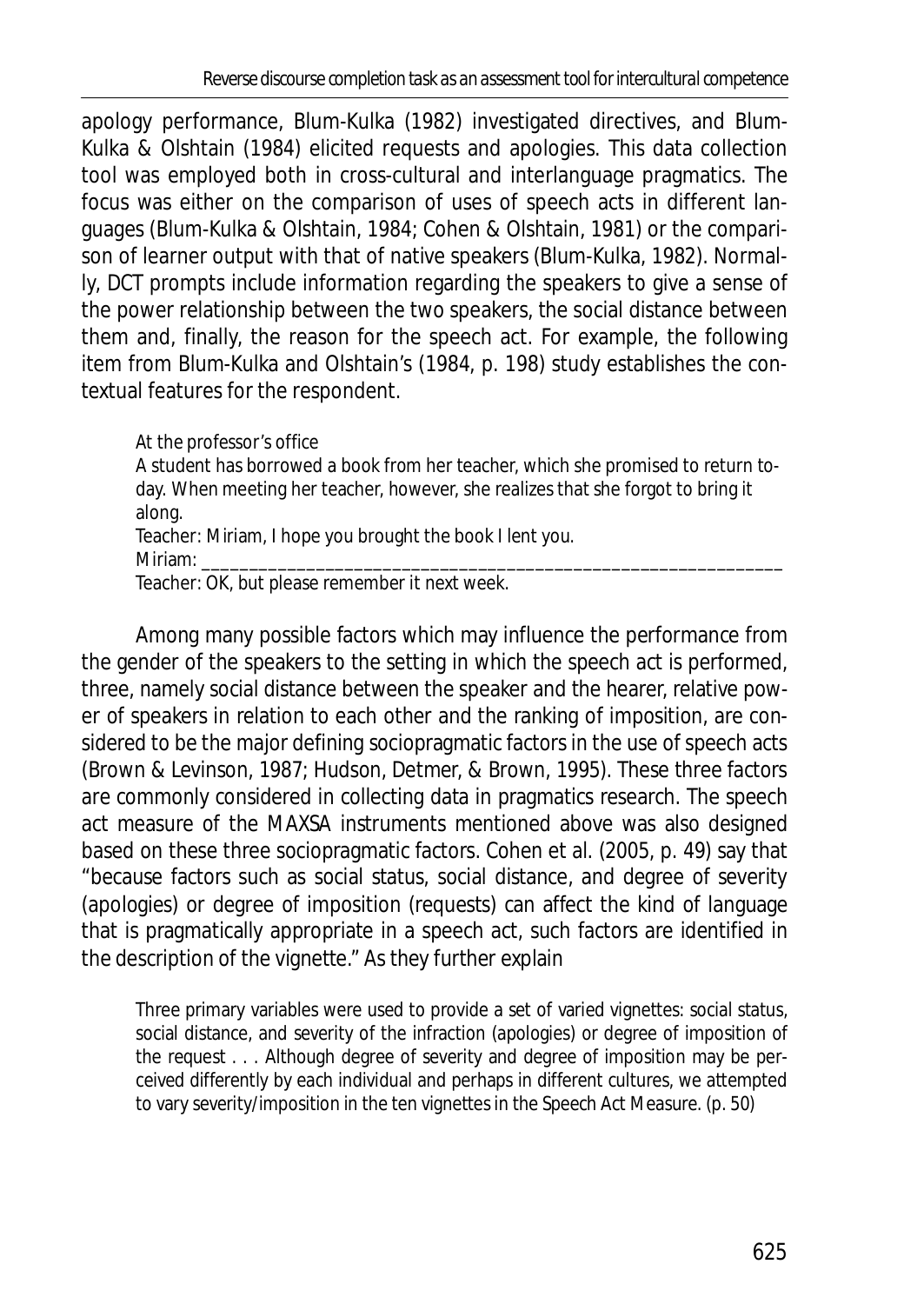By design, DCTs expect the respondent to write an appropriate response after analyzing the sociopragmatic factors implied in the situation prompt. The responses are analyzed by coding them into strategies used to create a speech act. This strategy use has been the major focus of research. Blum-Kulka, House and Kasper (1989) and Hudson, Detmer and Brown (1985) provided useful guidelines in analyzing strategy use for request, refusal and apology speech acts.

The ease of implementation and the ability to standardize have been important factors triggering the common use of elicitation tasks such as DCTs in pragmatics research. In an attempt to collect naturally-occurring data, researchers face challenges as they often lack control over variables. It becomes difficult to collect speech acts that are uttered based on the same sociocultural factors such as setting, power, distance and imposition. In contrast, a DCT allows researchers to collect many samples of the same speech act based on the predefined sociocultural factors and in a relatively much shorter time. Another difficulty of collecting natural data lies in the challenge of collecting data from the same users for different situations or for a second time (Cohen, 2004). Considering these factors, it is not hard to imagine why elicitation tasks have been commonly used. However, since such tasks do not bring natural data, they have brought with them questions regarding their validity and thus such elicitation tasks have been examined by some scholars and some others suggested modifications (e.g., Bou Franch & Lorenzo-Dus, 2008; Cohen & Shively, 2002; Golato 2003; Hinkel 1997; Johnston, Kasper, & Ross, 1998; Roever, 2006; Rose, 1992, 1994; Rose & Ono, 1995; Sasaki, 1998; Varghese & Billmyer, 1996; Yuan, 2001; Zuskin, 1993). These investigations and suggestions varied from comparison of elicitation tasks with each other to adding more descriptions to the DCT situation, giving the situation in video format, adding (multiple) rejoinders to the DCT, focusing on the effect of the type of rejoinder and the difference between oral and written DCTs as well as the difference between natural and elicited data. Suggestions in these works aim to make the measures of pragmatics more valid and reliable. However, as Cohen (2004) says, "while any enhancement may make the task more authentic, we must remember it is still a task attempting to simulate reality" (p. 317). Considered in this way, a DCT does not prove that a learner can perform speech acts appropriately in a natural situation, but it shows the potential and the linguistic formulas a person has and sheds light on his/her sociopragmatic awareness.

The question of what DCTs are actually assessing emerges at this point. If we go back to the models of intercultural and communicative competences, we see that they all included sociolinguistic competence or awareness as part of the (intercultural) communicative competence. Bachman's (1990, p. 90) model also includes illocutionary competence, defined as "the knowledge of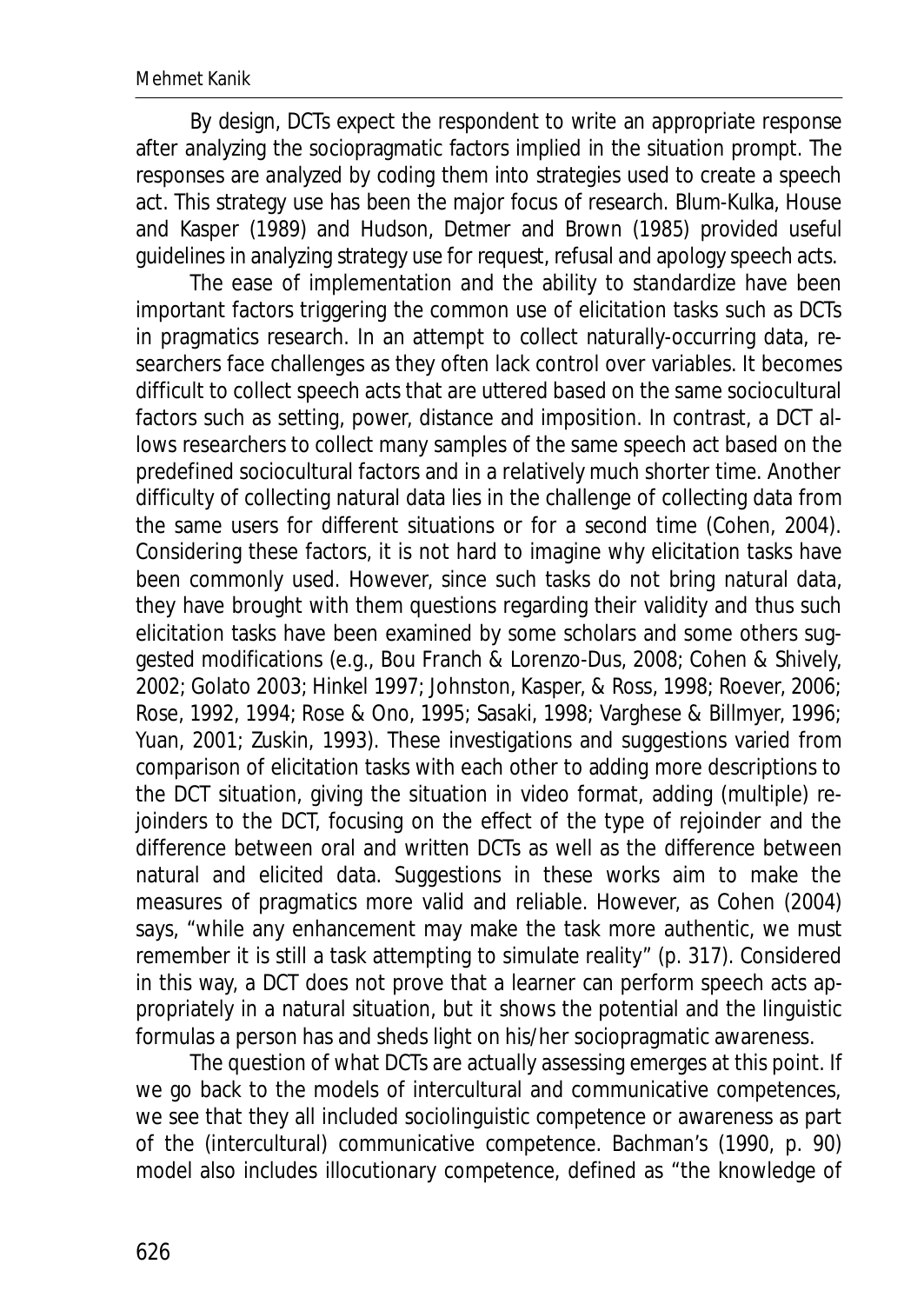the pragmatic conventions for performing acceptable language functions," whereas sociolinguistic competence is "the knowledge of sociolinguistic conventions for performing language functions appropriately in a given context." To illustrate this, Bachman (1990) says:

Imagine a context in which I wish to get someone to leave. To accomplish this, I use my illocutionary competence, which indicates that a simple statement can function as a request. (I will also use my sociolinguistic competence . . . to determine which of several possible statements is the most appropriate in this specific context). (p. 90)

In this respect, Bachman's definitions of illocutionary and sociolinguistic competences resemble Leech's (1983) definitions of pragmalinguistics and sociopragmatics respectively. Leech (1983, p. 11) refers to the level of pragmatics in which politeness, appropriateness, power relations, distance between speakers, and imposition of speech acts are interpreted as sociopragmatics. Leech defines this level as "the sociological interface of pragmatics." By pragmalinguistics, on the other hand, he refers to "the particular resources which a given language provides for conveying particular illocutions." For example, knowing the form *I deeply apologize* entails pragmalinguistic competence, whereas knowing when to use it requires sociopragmatic competence. When the definitions of illocutionary and sociolinguistic competences are considered, it seems that a DCT targets illocutionary competence, which is not addressed in Byram's model. DCTs give the researchers only an indirect access to sociopragmatic competence of the respondents while providing direct access to their pragmalinguistic repertoire. It is, of course, arguable whether these particular competences are mutually exclusive. It could be argued that sociolinguistic competence includes illocutionary competence. One may think that a person who has sociolinguistic competence should be able to find the necessary illocutions to perform appropriately during interaction. It could also be argued that what is more essential here is sociolinguistic competence rather than illocutionary competence, as a person can learn all the formulas in a target language but may still fail to use them appropriately if he or she does not develop sociolinguistic competence. However, the DCT, which was proposed as one of the assessment tools of intercultural competence, targets the knowledge of illocutionary items more than sociolinguistic competence. To increase the focus of the instrument on sociolinguistic competence, modifications to DCTs are needed. From this perspective, I believe that reversing the DCT will give one a more direct idea of the sociolinguistic awareness or competence of test takers. In a reverse discourse completion task (R-DCT), test takers are provided with speech acts and asked to write a situation in which that given speech act could be uttered.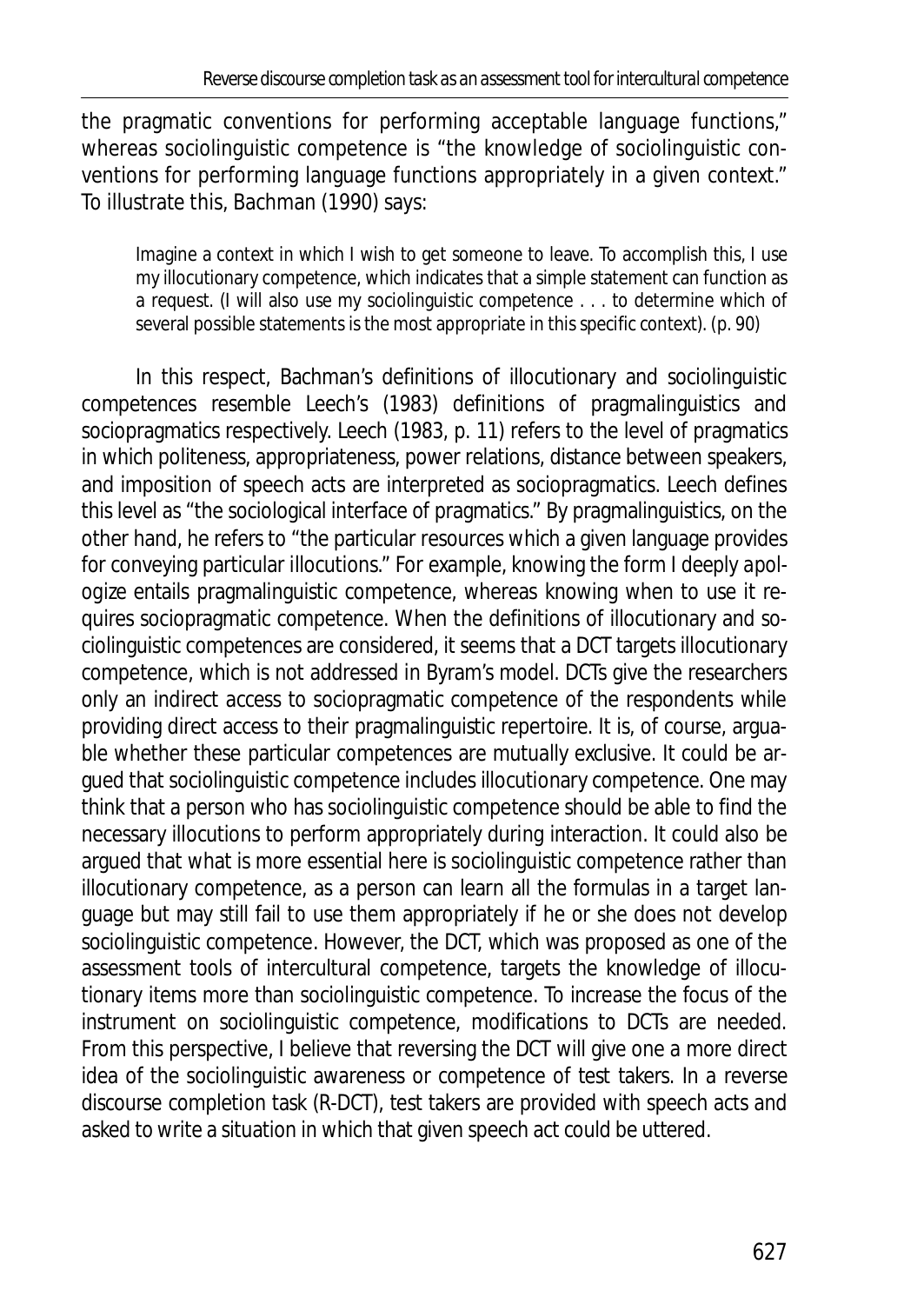#### **Reverse Discourse Completion Tasks**

As mentioned above, while different models of communicative competence have a sociolinguistic competence component, traditional DCTs ask respondents to provide illocutionary (pragmalinguistic) items. However, DCTs focus more on illocutionary competence in Bachman's model as they give one a good idea of the pragmalinguistic repertoire of speakers. On the other hand, R-DCTs will focus more on sociolinguistic competence, which is addressed in models of communicative competence and intercultural communicative competence models mentioned in this paper. With this characteristic, a R-DCT will assess the sociolinguistic competence component of intercultural competence and pragmatic competence. It does not mean a R-DCT is assessing sociolinguistic or illocutionary competences as mutually exclusive competences. What is significant about R-DCTs is that they are changing the focus of the measure to understand how test takers would interpret utterances. Deardorff's (2006) model, for instance, includes skills such as listening, observing, interpreting, analyzing, evaluating, and relating. Interpreting utterances and understanding in what kind of situations they may be appropriate is a component of intercultural competence. By asking testees to write situations for utterances given, we will be able to assess their sociolinguistic competence directly, rather than indirectly, without limiting the measure to the knowledge of illocutionary items, as is the case with traditional DCTs. Given this facet of R-DCTs, I propose that they can aspire to test intercultural competence as well as pragmatic competence. They can be used in addition to other measures to assess one aspect of intercultural communicative competence.

In a traditional DCT, a situation is provided to test takers or participants and they are asked to provide utterances that they think would be appropriate in this situation. In such a measure, they may evaluate the situation well, but may not have the illocutionary items at their disposal and may fail to respond appropriately because of a lack of knowledge of formulas. In a R-DCT, utterances are provided and participants are asked to write about a situation in which a given utterance would be appropriate. Considering that power, social distance and imposition are commonly accepted sociopragmatic factors that influence the way people speak in social context, these contextual features will be looked for in participants' descriptions. Of course, there are many factors that may influence the context of speech and hence the choice of language such as gender or age of the interlocutors or even the location in which the conversation is taking place. However, as mentioned above, power, social distance and imposition are considered to be the major social factors influencing choices of speakers in social interaction. They can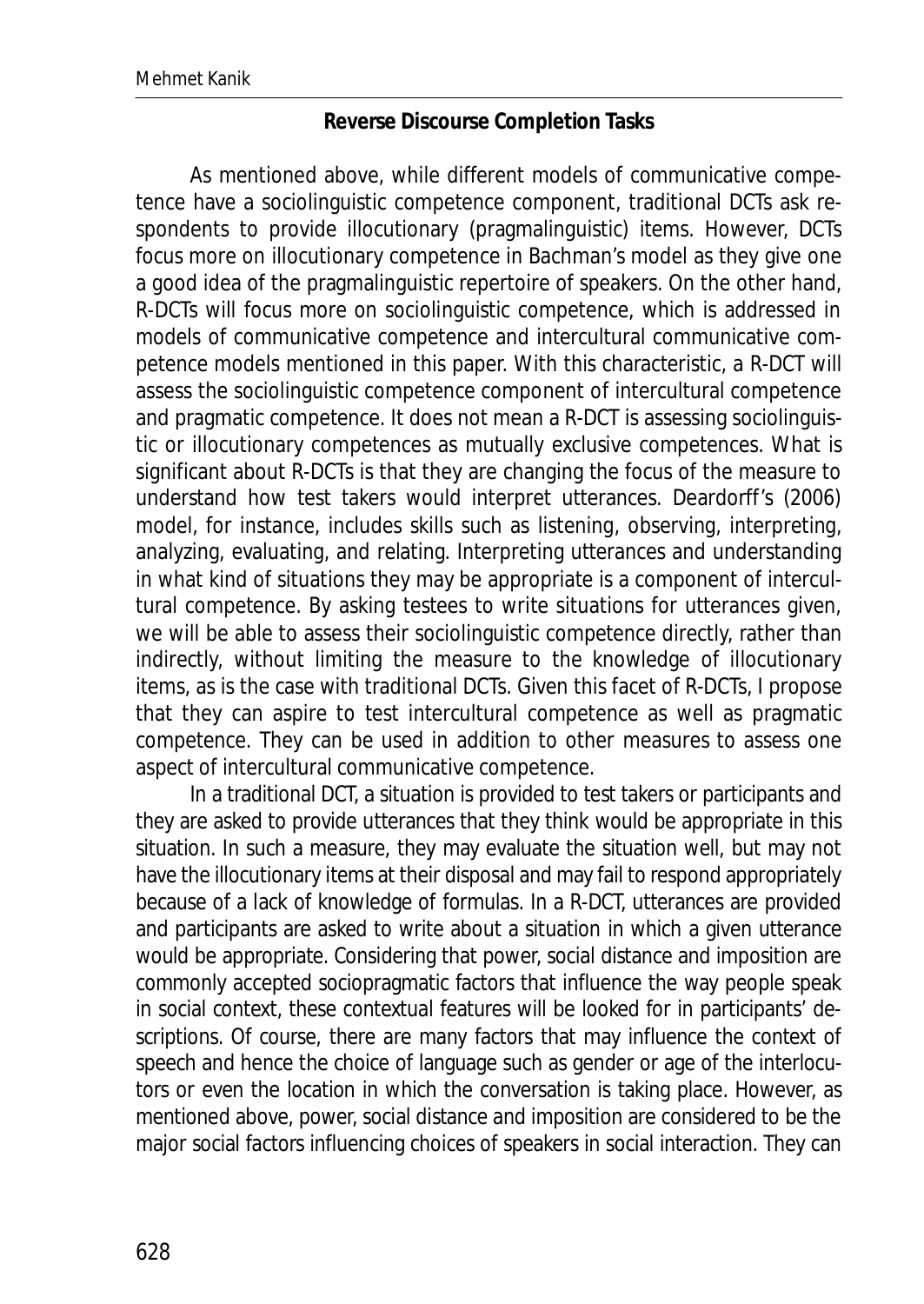even be considered as the primary factors to focus on before others. Thus, they are used in the proposed R-DCT. Here is an example of an R-DCT item:

Write a situation in which the below statement could be uttered. Also, provide information regarding the setting, who the speaker is, who the listener is and what is asked. Speech act: 'I know you came from another city but to reach a final decision about you I need to see you again next week.' Situation:

\_\_\_\_\_\_\_\_\_\_\_\_\_\_\_\_\_\_\_\_\_\_\_\_\_\_\_\_\_\_\_\_\_\_\_\_\_\_\_\_\_\_\_\_\_\_\_\_\_\_\_\_\_\_\_\_\_\_\_\_\_\_\_\_\_\_\_\_

| Request: |  |  |
|----------|--|--|

One challenge of this task is to select the utterances provided. They need to be authentic or elicited from the speakers of the language in which the test is given (not necessarily native speakers), and they need to be examples of successful (intercultural) communication. They also need to have a potential to represent the targeted situation (e.g., a request situation in which the power of the speaker is higher than that of the hearer, the distance between the speaker and the hearer is high, and the imposition of the act on the speaker is high for a speech act originally used in such a situation). As could be seen, the novelty of R-DCTs is to reverse the traditional DCT in which a situation is given to the participants in order to provide them with utterances and ask them to interpret them and write about a situation in which they think the utterance would be appropriate.

## **Method**

The first part of the study was the creation of a prototype of an R-DCT. As seen in the example item, an R-DCT uses speech acts as the prompts for which test takers describe situations in which a given speech act may be appropriate. In an ideal case such a speech act sample comes from naturally-occurring successful intercultural communication. However, for this prototypic study, earlier data retrieved from 65 native Turkish speaking college students using a written DCT were used in selecting the speech acts to be included in the R-DCT. The portion of data from students who received their college education in English was excluded as Kanik (2011) found that receiving education in a foreign language may influence speakers' native languages. For the R-DCT, four scenarios from the earlier data were chosen. Situation 1 includes a speaker who is a human re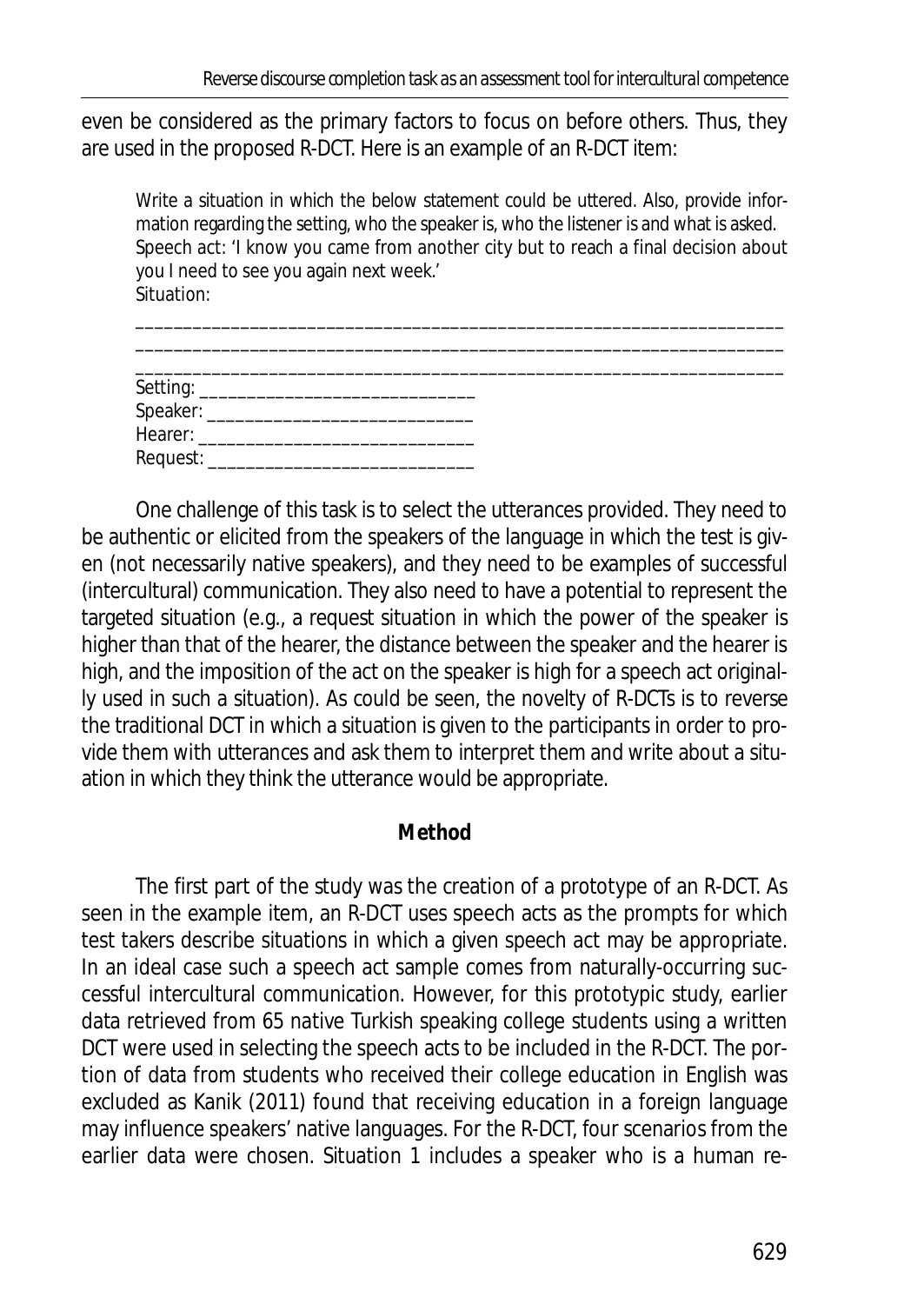sources manager and is asking an applicant from another city to come again next week for a second interview. This scenario reflects higher power of the speaker in relation to the hearer and both the social distance and the imposition of the request are high. In Situation 2, the speaker, a manager in a factory, has higher power in relation to the hearer, who is a worker. The request to work overtime on the day of the request reflects high imposition and the distance is low. In the third situation, an employee in a restaurant speaking to a customer has lower social power and the social distance is high. The request to move to another table from the one which the customer specifically reserved for a special evening represents high imposition. Finally, a college student has lower social power in relation to his or her professor in Situation 4. The distance is considered to be low in such a situation and the request to extend the deadline for a project, while the deadline for submitting grades is near, represents high imposition. The requests chosen as prompts while creating the R-DCT were used for these situations in the earlier data. Table 2 lists these situations.

#### **Table 2** Situations

| Speaker                                 | Hearer     | Request                                                  |
|-----------------------------------------|------------|----------------------------------------------------------|
| Situation 1 A human resources manager   |            | An applicant Come again next week for a second interview |
| Situation 2 A manager in a factory      | A worker   | Work overtime                                            |
| Situation 3 An employee in a restaurant | A customer | Move to another table                                    |
| Situation 4 A college student           |            | A professor Extend deadline for a project                |

Then, requests that are believed to represent appropriate use in these situations were chosen. The process of choosing them was based on the frequency of the strategies used in the request speech acts written by the respondents. First, the average number of strategies used to form requests was calculated and the most commonly used strategies were identified. For example, if the average of the strategies employed was three, than the most commonly used one of the three strategies was identified. The next step was to pick requests composed of these identified strategies. After four requests were identified, they were used as the prompts in the R-DCT. The instrument created included these four requests (see the appendix for requests used as prompts in the R-DCT). The next step was asking the respondents to write about a situation that they thought would be appropriate for each of the requests given. For this phase of the study, the instrument was given to learners of Turkish as a foreign language at a university in Istanbul, Turkey. Responses from 12 participants were included in the data. Initially, there were data from more than 12 participants. However, some of the data did not reveal role relationships, and thus they were excluded since this study depended on role relationships in situations written about by the par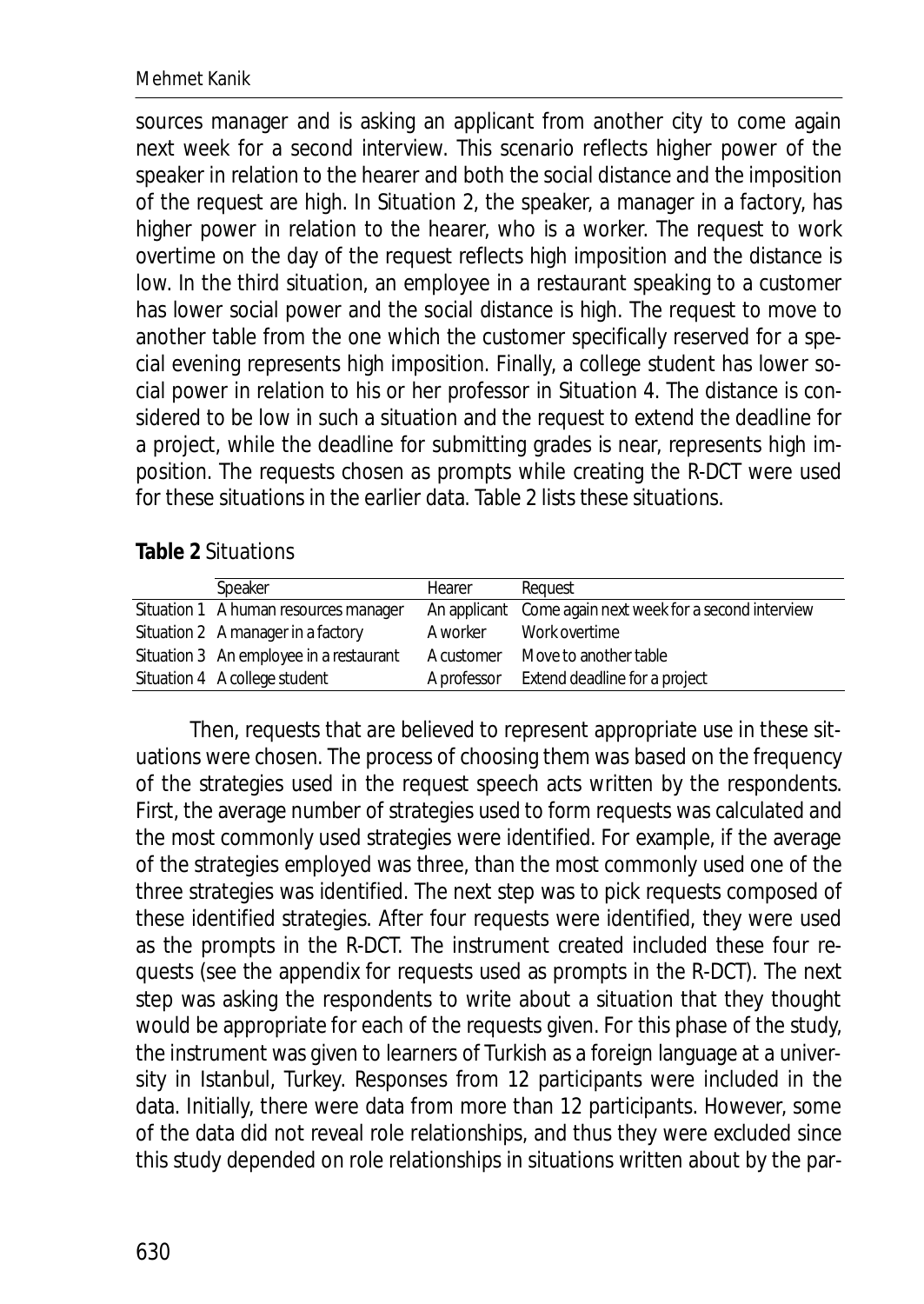ticipants. These 12 students came from six different countries, namely Afghanistan, Bosnia-Herzegovina, China, Kazakhstan, Turkmenistan and Ukraine. Seven of them were male and 5 were female. The mean age of the participants was 23.8. At the time of data collection, they were aiming to study in Turkey and thus they were learning Turkish at a university language center. These students took the R-DCT within the last month of their first academic year in Istanbul. Table 3 shows participants' age profiles.

**Table 3** Participants' age

| Group  | ΙVΙ  | Mdn  | Minimum | Maximum      | Range |
|--------|------|------|---------|--------------|-------|
| Female | 23.2 |      | zu      | $\sim$<br>دے | u     |
| Male   | 24.2 |      |         | აა           | 11    |
| Total  | 23.8 | 23.5 |         | ບປ           | ں ا   |

After the data were gathered, the situations written about by the participants were analyzed for role relationships and the requests made in the situations. Based on the role relationships and requests made, the ranking of power relationships, distance and the imposition of requests was created. Based on the role relationships and the relevance of the situation to the utterance, the situations were judged to be either satisfactory or unsatisfactory. See Figure 1 for the instrument used while assessing the responses.

|                              | Name of Student: Name of Student: |                |                               |                |                |                                                         | Total Score: The Contract of the Contract of The Contract of The Contract of The Contract of The Contract of The Contract of The Contract of The Contract of The Contract of The Contract of The Contract of The Contract of T |       |  |
|------------------------------|-----------------------------------|----------------|-------------------------------|----------------|----------------|---------------------------------------------------------|--------------------------------------------------------------------------------------------------------------------------------------------------------------------------------------------------------------------------------|-------|--|
|                              | Targeted                          |                | sociopragmatic factors        |                |                | Sociopragmatic factors in<br>student-created situations | Relevant                                                                                                                                                                                                                       | Score |  |
| Scenario 1 $P \Box$ $D \Box$ |                                   |                | $1\Box$                       | $P \Box$       | D <sub>D</sub> | $1\Box$                                                 | $Y \square N \square$                                                                                                                                                                                                          |       |  |
| Scenario 2 $P \Box$          |                                   | $\Box$         | $1\Box$                       | $P \Box$       | D <sub>0</sub> | $1\Box$                                                 | $Y \square N \square$                                                                                                                                                                                                          |       |  |
| Scenario 3 $P \Box$          |                                   | $D \Box$       | $\overline{1}$ $\overline{1}$ | P <sub>1</sub> | $D \square$    | $\Box$                                                  | $Y \square N \square$                                                                                                                                                                                                          |       |  |
| Scenario 4 $P \Box$          |                                   | D <sub>D</sub> | $\Box$                        | $P \Box$       | $D \Box$       | $1\Box$                                                 | $Y \square N \square$                                                                                                                                                                                                          |       |  |

**Figure 1** Assessment rubric

As the assessment rubric shows, the responses were scored based on the sociopragmatic factors described by the respondents and also on whether the situation written about was relevant, because a situation may reflect the sociopragmatic factors a given speech act was used for but it may be irrelevant. Those situations that described factors matching the targeted design and were relevant were given a score of 10. If a respondent provided a situation that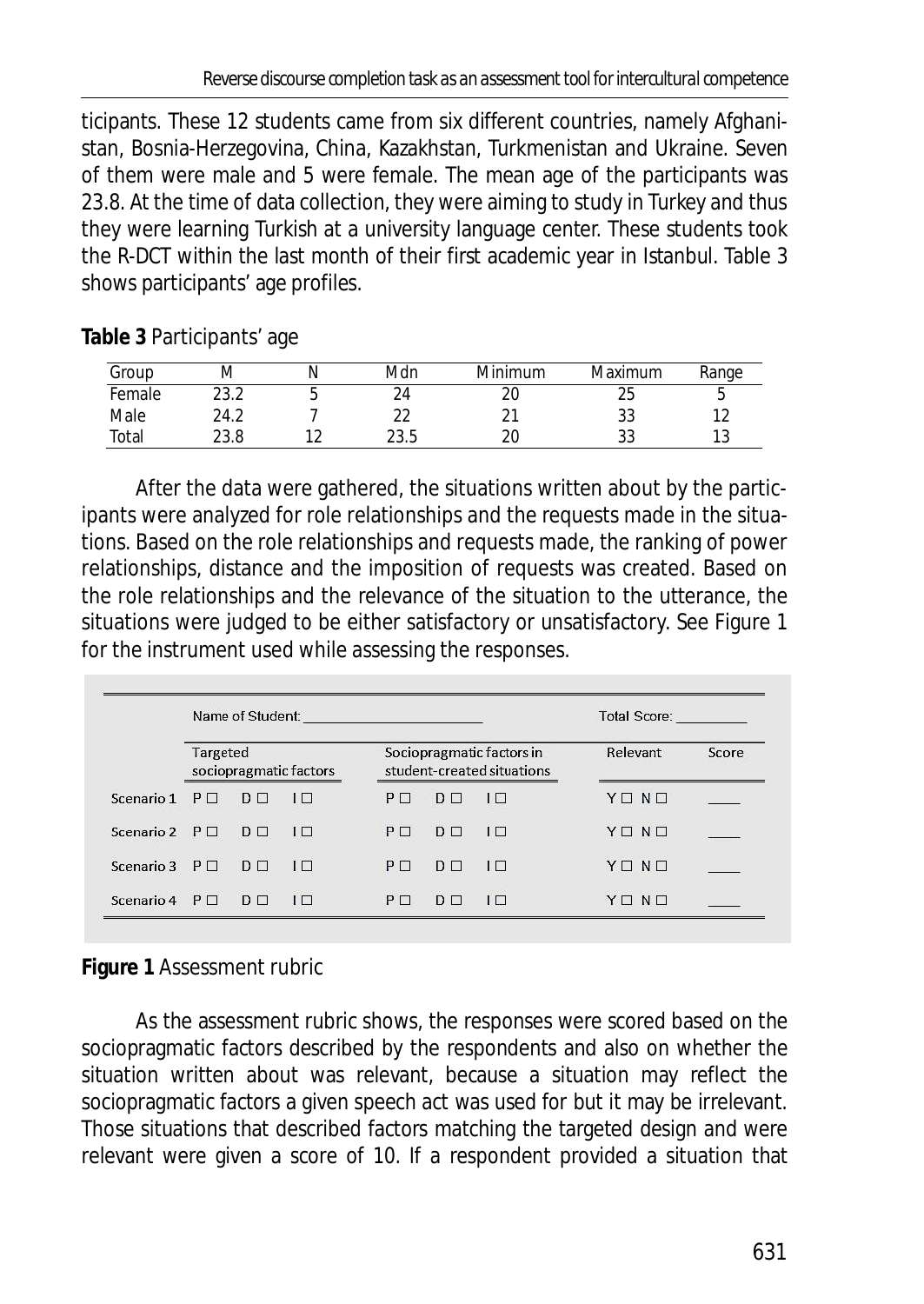would reflect the intended sociopragmatic factors and was relevant for each prompt, than that respondent received 40 points in total.

#### **Results**

Scoring based on the sociopragmatic factors and the relevance of the situations revealed that 3 participants wrote about situations that were relevant and would be appropriate for the utterances given in all four scenarios. Seven of them were able to write relevant and appropriate situations in three of the four scenarios. Two of them were able to provide situations for the utterances given satisfactorily in only two scenarios. Table 4 shows the descriptive statistics representing results for each scenario. They show that Scenario 2 resulted in the lowest mean score, while Scenario 4 resulted in the highest mean score. It could be concluded that students had the most difficulty in designating roles for Scenario 2 and the least difficulty in Scenario 4. The next four sections summarize the role relationships created by the participants for each scenario. Samples from the data are also given.

**Table 4** Descriptive statistics

|            | N  | Minimum | Maximum | M       | SD      |
|------------|----|---------|---------|---------|---------|
| Scenario 1 | 12 | .00     | 10.00   | 7.5000  | 4.52267 |
| Scenario 2 | 12 | .00     | 10.00   | 6.6667  | 4.92366 |
| Scenario 3 | 12 | .00     | 10.00   | 7.5000  | 4.52267 |
| Scenario 4 | 12 | .00     | 10.00   | 9.1667  | 2.88675 |
| Score      | 12 | 20.00   | 40.00   | 30.8333 | 6.68558 |

**Scenario 1** 

The utterance was used for a situation in which a human resources manager asks an applicant who is from another city to come again next week for a second interview. The sociopragmatic variables in this situation were originally rated by educated native speakers of Turkish and their ratings reflect the power of the speaker, the distance between the speaker and the hearer and the imposition as high. The Turkish utterance that was chosen and that reflects the strategies most commonly used for this situation is "Biliyorum başka bir şehirden geldiniz ama sizinle ilgili kararımı netleştirebilmem için haftaya tekrar sizinle görüşmek istiyorum" [I know that you came from another city but to clarify my decision about you I need to see you again next week]. Table 5 summarizes the role relationships and the ranking of sociopragmatic factors in the situations created by the participants.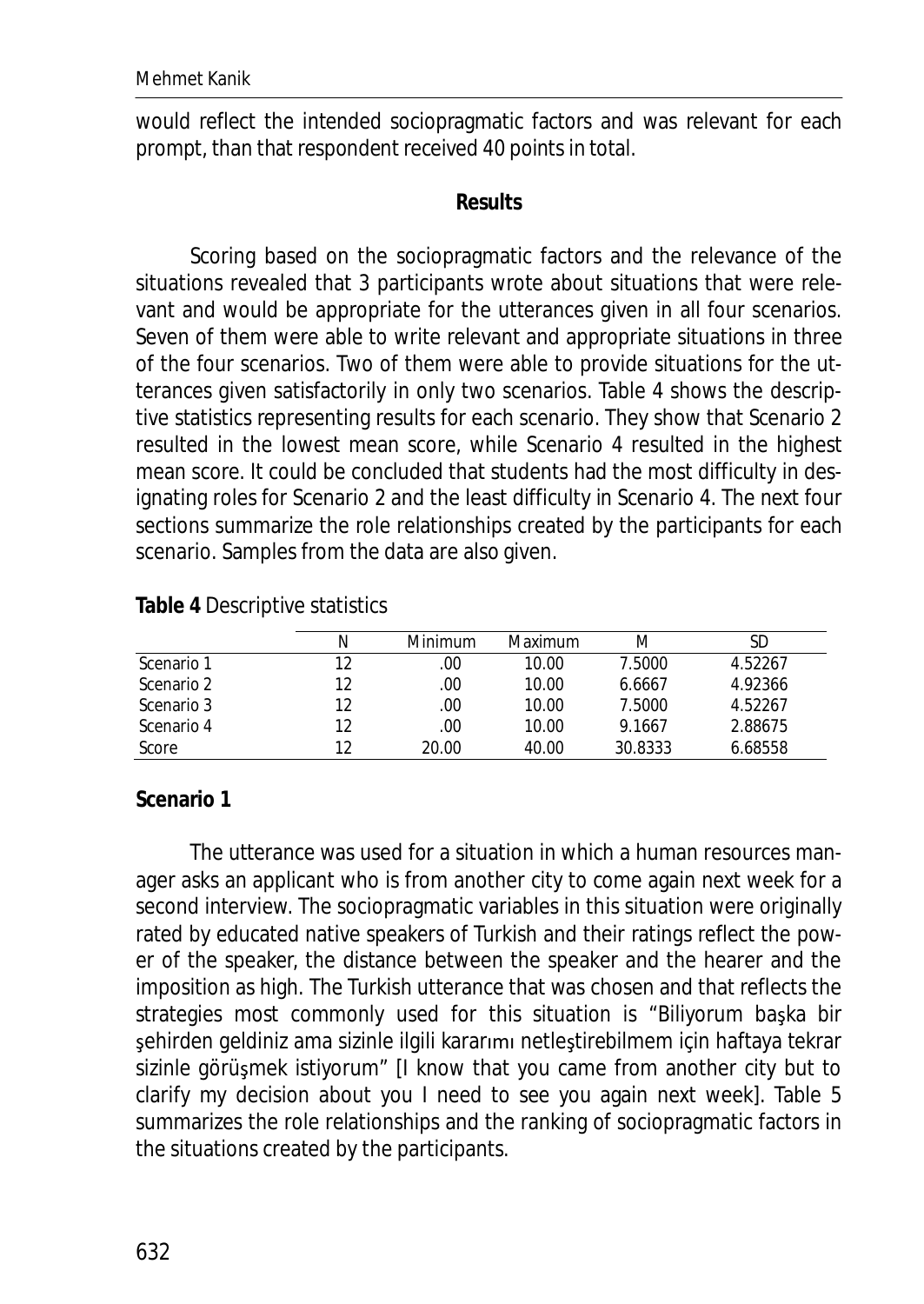| Speaker                        | Hearer                  | # (%)   | Power   | <b>Distance</b> | Imposition |
|--------------------------------|-------------------------|---------|---------|-----------------|------------|
| Employer                       | Applicant               | 8(66.6) | High    | High            | High       |
| Doctor                         | Patient                 | 1(8.3)  | Low     | High            | High       |
| Police (immigration officer)   | Foreign resident        | 1(8.3)  | High    | High            | High       |
| Student                        | Student                 | 1(8.3)  | Neutral | Low             | Low        |
| <b>Business representative</b> | Business representative | 1(8.3)  | Neutral | High            | High       |

For this speech act, 8 of the 12 respondents provided situations with an employer as a speaker and an applicant as a hearer, resulting in a high ranking of power and distance. Another participant chose the roles of a police (immigration) officer and a foreign resident to reflect high ranking of power and distance. All 9 participants included a request for a second appointment to an applicant from another city, creating high imposition. In the assessment of intercultural competence or pragmatic competence, those test takers who wrote about a situation in which the utterance would be appropriate would be considered satisfactory. The following is a sample situation from the data from Participant 6, who was male, 24 and Chinese: "Bir sirketin müdürüsünüz. Bir *elemanla iƔ görüƔmesi yapmanŦz için haftaya tekrar gelmesini rica ediyorsunuz.*" [You are the director in a company. You are requesting an employee (applicant) to come again next week to have a job interview.] Other role relationships provided by the respondents include doctor-patient, studentstudent and business representative-business representative.

## **Scenario 2**

The prompt was aimed at a situation in which a manager asks an employee to work overtime. The power of the speaker and the imposition were high while distance was ranked low. The utterance that was chosen for this study was "Yarın teftiş var. Bugün temizlik için mesaiye kalabilir misin?" [There is inspection tomorrow. Could you work overtime today for cleaning?] Table 6 summarizes the role relationships and the ranking of sociopragmatic factors in the situations created by the participants.

**Table 6** Role relationships provided by the participants in Scenario 2

| Speaker        | Hearer   | # $(\%)$ | Power   | <b>Distance</b> | Imposition |
|----------------|----------|----------|---------|-----------------|------------|
| <b>Boss</b>    | Employee | 8(66.6)  | High    | Low             | High       |
| Secretary      | Coworker | 1(8.3)   | Neutral | LOW             | High       |
| Security guard | Cleaner  | 1(8.3)   | Neutral | Low             | High       |
| Administrator  | Teacher  | 1(8.3)   | High    | Low             | High       |
| Principal      | Student  | 1(8.3)   | High    | High            | High       |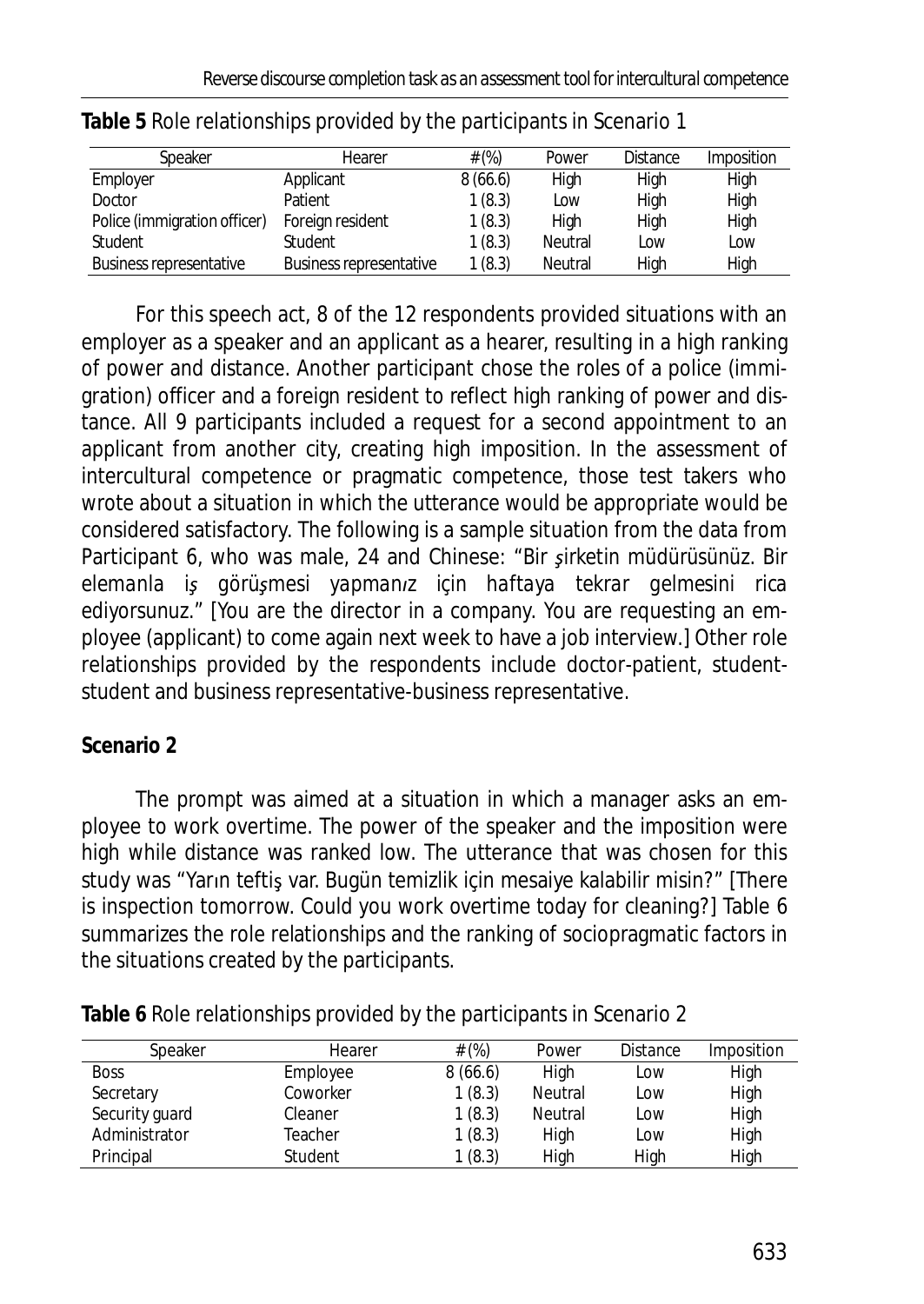For this speech act, 9 participants created situations in line with the situation the original utterance was used for. That is, they were situations with the speaker with higher power than the hearer, low distance between the speaker and the hearer and high imposition. While doing so, 8 of them used a boss and an employee scenario, while 1 participant used an administrator and a teacher as roles. However, the administrator-teacher situation would be unusual, as cleaning is not typically conducted by teachers at schools. Of the remaining three situations, two included neutral power relations. One participant preferred the roles of a secretary and a coworker and another those of a security guard and a cleaner. Again, it would be unusual for a secretary or a security guard to ask a coworker or a cleaner to work overtime. The last situation entails an interaction between a principal and a student. This situation was also unusual as students do not do cleaning and it is irrelevant, as the utterance conveyed working overtime clearly and did not apply to this scenario. Thus, the three responses that were not in line with the sociopragmatic factors of the situation the utterance was used for could not be considered satisfactory responses. The following is a sample situation provided by Participant 2, who was female, 20, and from Afghanistan: "*Bir fabrikada Ɣef olarak çalŦƔŦyorsunuz. Bugün fabrikada bitmesi gereken temizlik var. Bunu bir çalışanınızdan mesaiye kalmasını istiyorsunuz."* [You work as a manager at a factory. There is cleaning left to be finished today at the factory. You are asking one of your staff to work overtime.]

## **Scenario 3**

The utterance in this scenario was used for a situation in which an employee in a restaurant asks a first-time customer who reserved a table for a special night to move to another table. The sociopragmatic factors were ranked as low power on the part of the speaker and high distance, as the employee does not know the customer, as well as high imposition, as the employee is intruding on the customer's special night and asking him or her to move away from the table was specifically reserved for the night. The utterance used for this situation was "Efendim, çok özür dilerim. Burada teknik ekibin acilen çalışması gerekiyor. Sizi başka bir masaya alabilir miyiz?" [Sir/madam, I deeply apologize. The technical team needs to work here immediately. Could we move you to another table?] Table 7 summarizes the role relationships in the situations created by the participants for this utterance.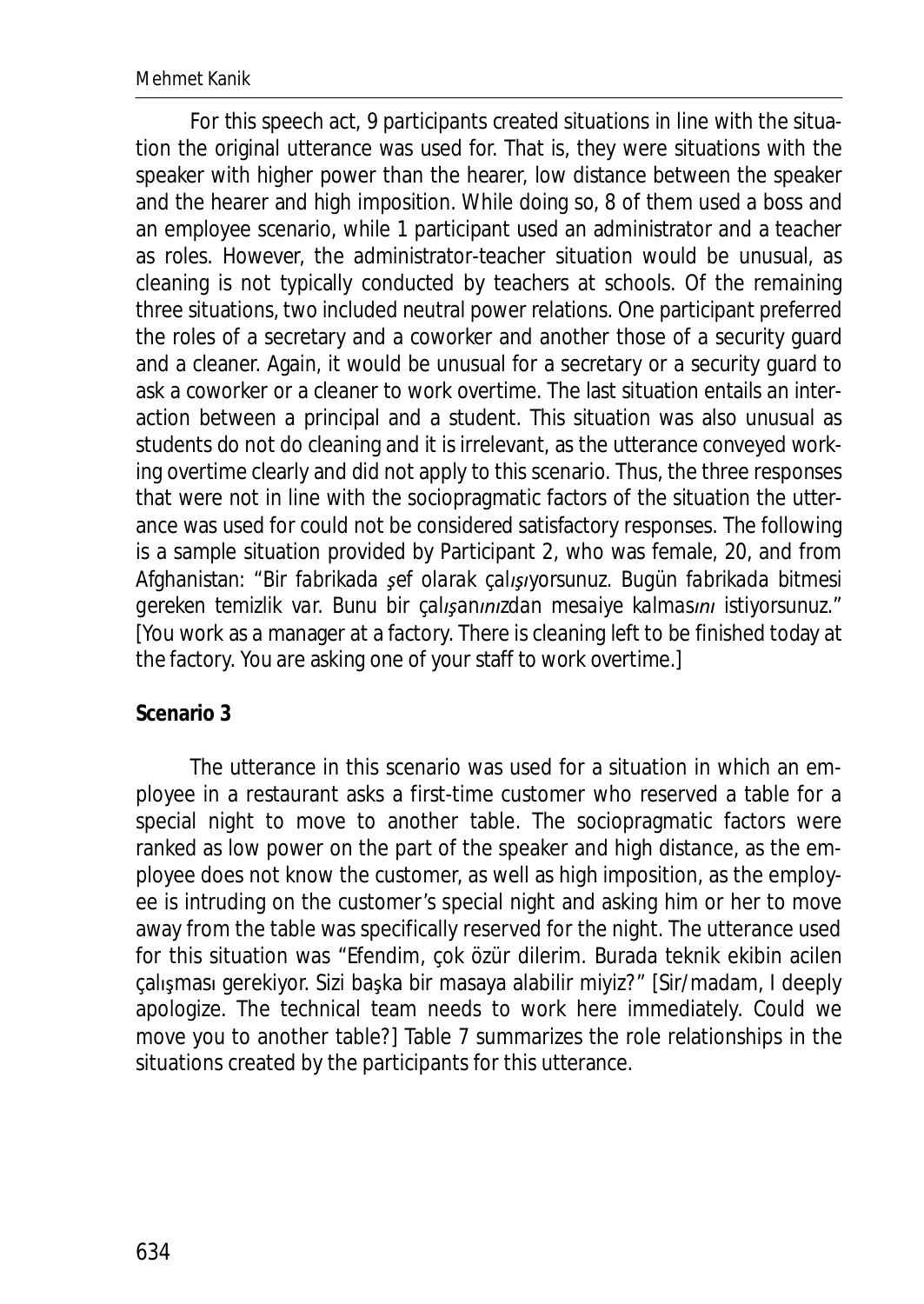| Speaker                    | Hearer         | # $(\%)$ | Power          | <b>Distance</b> | Imposition |
|----------------------------|----------------|----------|----------------|-----------------|------------|
| Waiter                     | Customer       | 2(16.6)  | Low            | High            | Low        |
| Waiter                     | Customer       | 4(33.2)  | Low            | High            | High       |
| Teacher                    | <b>Student</b> | 1(8.3)   | High           | Low             | Low        |
| Worker                     | Worker         | 1(8.3)   | <b>Neutral</b> | Low             | Low        |
| Chair of a meeting         | Participants   | 1(8.3)   | <b>Neutral</b> | Low             | Low        |
| Secretary                  | Customer       | 1(8.3)   | Low            | High            | Low        |
| Customer representative    | Customer       | 1(8.3)   | Low            | High            | Low        |
| <b>Construction worker</b> | Customer       | 1(8.3)   | Low            | High            | High       |

| Table 7 Role relationships provided by the participants in Scenario 3 |  |  |  |  |  |  |  |  |  |
|-----------------------------------------------------------------------|--|--|--|--|--|--|--|--|--|
|-----------------------------------------------------------------------|--|--|--|--|--|--|--|--|--|

The results revealed a lot of variability in this situation. Six participants created situations with waiter and customer roles. Two of these situations do not convey high imposition and overall only five of the situations include high imposition requests. Four of these involve an interaction between a waiter and a customer and one of them between a construction worker and a customer. The setting is a restaurant. The reason for low imposition scenarios (i.e., ones having no indication of special circumstances making the situation more difficult) could be that the utterance did not refer to a special night or special reservation of the table. If the utterance included a disarmer (e.g., "I know that you are celebrating a special day . . ."), more participants might have created situations with high imposition requests. However, the mean of the number of strategies and the most commonly used strategies based on the mean of strategies did not include a disarmer in the earlier data. Thus, situations that did not reveal high imposition but were relevant were considered to be acceptable for this utterance, which amounts to nine responses. The following is a sample situation from the data provided by Participant 7, who was female, 25, and Kazakh (Russian): "*Bir lokantada garson olarak çalışıyorsunuz. Müşteriye teknik ekibin acilen çalışması gerektiŒini söylüyorsunuz ve onlarŦ baƔka masaya alacaŒŦŶŦnjŦ söylüyorsunuz."*  [You work as a waiter in a restaurant. You tell your customer that the technical team needs to work immediately and tell them you will move them to another table.] Other role relationships used included worker-worker, chair of a meetingparticipants, teacher-student, customer representative-customer and secretarycustomer. The first two had neutral power relationship and the last two conveyed low power, high distance, but low imposition. One of the situations, teacher-student, was not an appropriate situation for the utterance given. The utterance could not be directed to a student by a teacher as the utterance ("Sir/Madam, I deeply apologize . . .") would be a strong request and would not reflect a typical utterance by a teacher addressed to a student.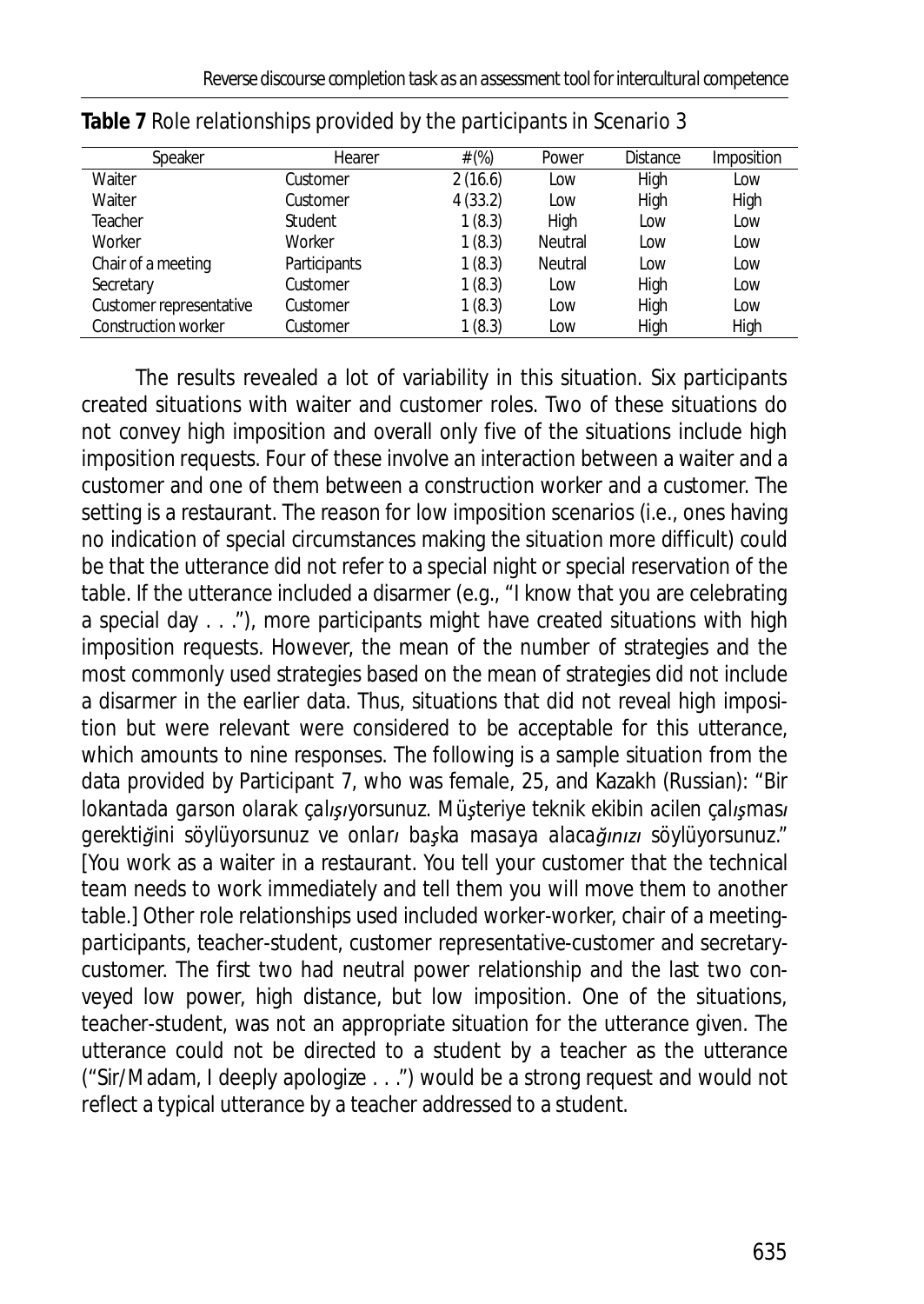#### **Scenario 4**

The request speech act in this scenario came from the situation in which a college student asks a professor to extend the deadline for a project. The ratings of sociopragmatic factors revealed a speaker with low power, low distance between the speaker and the hearer and high imposition as the deadline for submitting grades by the professor is approaching. The utterance was: "Biliyorum proje teslimi için son gün geldi ama ben yetiştiremedim. Bana iki gün daha müsaade edebilir misiniz?" [I know that today is the deadline for project submission, but I could not finish it. Could you excuse me two more days?] Table 8 outlines the role relationships that emerged in participants' responses.

**Table 8** Role relationships provided by the participants in Scenario 4

| Speaker                                       | Hearer      | # (%)   | Power   | <b>Distance</b> | Imposition |
|-----------------------------------------------|-------------|---------|---------|-----------------|------------|
| Student                                       | Professor   | 6(50)   | Low     | Low             | High       |
| Employee (architect,<br>engineer, researcher) | <b>Boss</b> | 5(41.6) | LOW     | LOW             | High       |
| <b>Boss</b>                                   | <b>Boss</b> | 1(8.3)  | Neutral | Low             | High       |

Eleven participants provided situations that were in line with the situation the utterance was used for in terms of the sociopragmatic design, that is, the speaker with low power, low distance between the speaker and hearer, and high ranking of imposition. These situations were considered satisfactory responses. Of these 11 situations, six revealed a student-professor scenario while five revealed employee-boss scenario. Only one participant preferred a neutral power relationship between two bosses. Here is a sample situation from data provided by Participant 8, who was female, 23, and Ukrainian: "Siz bir öğrencisiniz. Mezun olmak için *bir proje hazırlamalısınız. Teslim günü geldiği zaman proje hazır değildi. Bu sebeple ƂŒretmene iki gün daha müsaadeyi soruyorsunuz."* [You are a student. You must prepare a project to graduate. The project is not ready on submission day. For this reason, you are asking your teacher for two more days.]

#### **Discussion**

Discourse completion tasks have been used commonly for more than three decades now and have been used as useful tools to collect data in pragmatics research. This study is an attempt to modify the traditional DCT to switch its focus by reversing it to allow more direct access to participants' or test-takers' sociopragmatic competence. This would be achieved through seeing how they would interpret utterances offered to them and create situations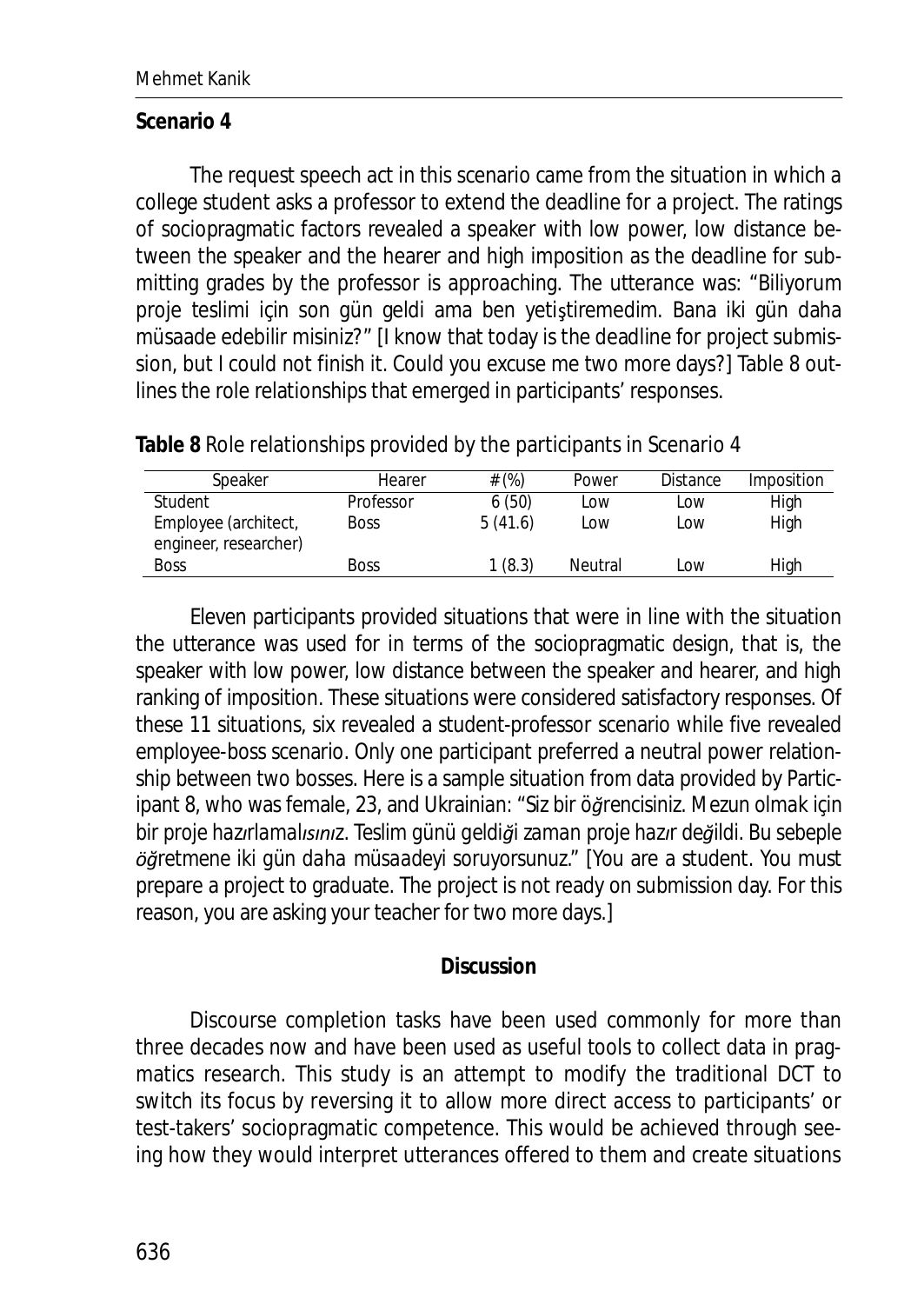in which they think the utterances would be appropriate. A traditional DCT asks respondents to write (or even say or act out) a speech act for a given situation. With this characteristic, we may gain insight into the pragmalinguistic repertoire of the respondent, or illocutionary competence, and make inferences about his or her sociopragmatic interpretation of a situation, or sociolinguistic competence. An R-DCT reverses the situation and allows the researcher or tester to better understand how the respondent interprets the utterance and the sociopragmatic aspects or forces it carries. Utterance interpretation or inference constitutes an important part of discussion in pragmatics (see, e.g., Wilson & Sperber, 2004). It is also part of the intercultural competence models. For example, Deardorff (2006, p. 254) puts interpretation under necessary skills in her model. Correctly interpreting utterances and communicative intentions of speakers are important aspects of successful communication. In this respect, the R-DCT gives a better picture of the sociolinguistic awareness of the participants rather than the illocutionary items they have at their disposal. Compared to DCTs, R-DCTs will potentially make it easier to assess the sociolinguistic competence component of intercultural communicative competence or pragmatic competence. In this respect, what is novel in the R-DCT is the way it reverses the DCT to change the focus of the measure. In assessing intercultural competence or pragmatic competence, several measures can and need to be employed; thus, instead of an attempt to replace any existing tool such as DCTs, it is an attempt to complement the existing tools by focusing on a specific component of users' competence.

One important advantage of R-DCTs is that they could help diminish the need for comparing learner data with native speaker data. Assessing competences with native speaker criteria has been criticized in the field of intercultural competence (Byram, 1997). Although the utterances used as prompts in the R-DCT created for this study came from data collected from native speakers of Turkish, statistical comparison with native speakers would not be necessary. A better way of utilizing utterances for R-DCTs would be getting them from spoken corpora. However, the corpora should be clear about the role relationships in the situation in which the speech sample is used. The corpus used should be either a corpus of speech acts or a spoken corpus in which pragmatic elements such as speech act type, information about interlocutors, roles, settings, activity type and so on are tagged. Spoken corpora without these features will be difficult for speech act retrieval, especially the large ones. It is because searching the corpora for speech acts is challenging. For example, there may be many instances of apologies that do not include any of these words: *sorry, afraid, apologize, forgive me.* By the same token, *these boxes are really heavy* may be a request speech act. These challenges make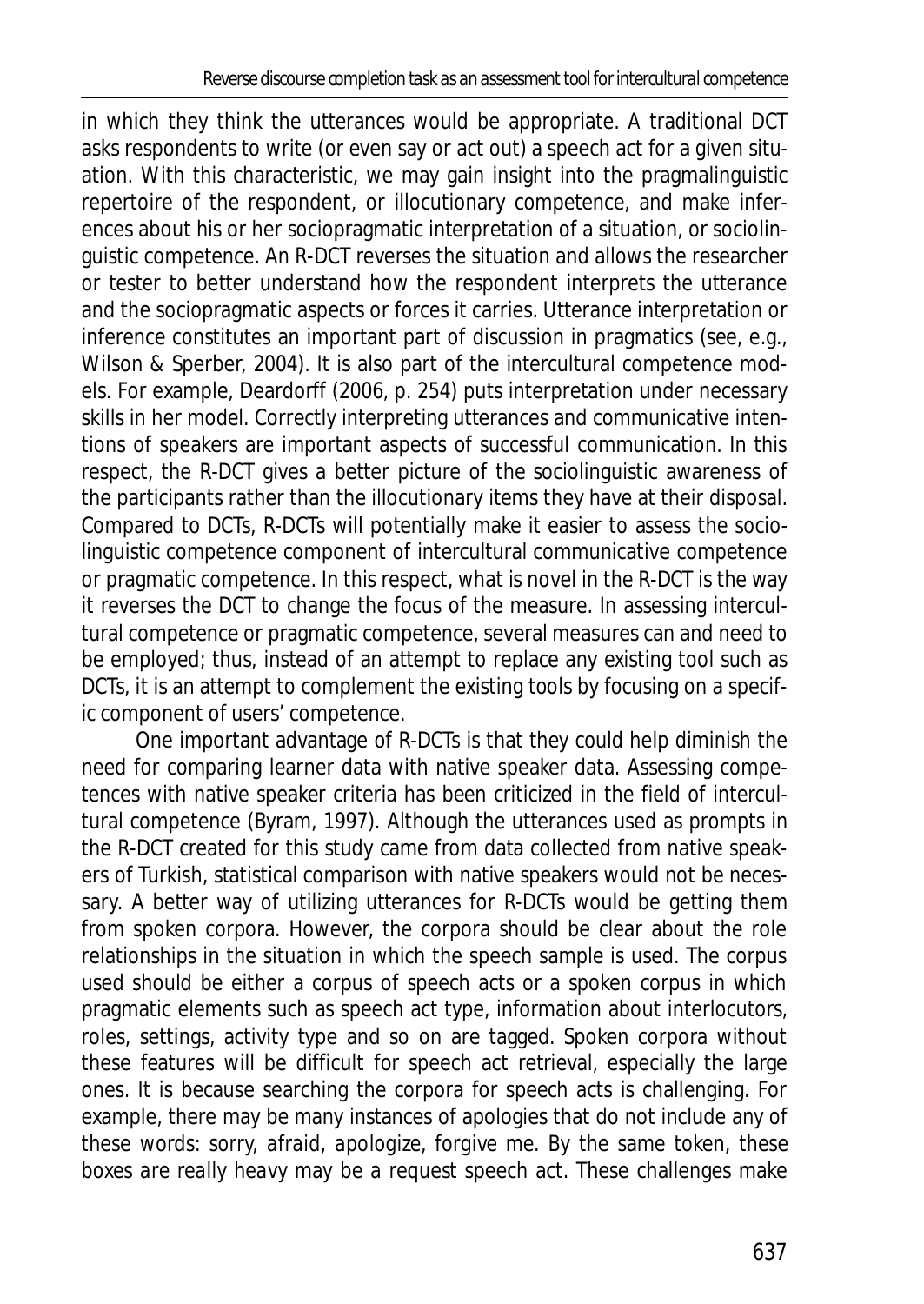general spoken corpora difficult resources for speech act retrieval (see Ruhi, Schmidt, Wörner, & Eryilmaz, 2011, for a discussion of these issues and ways of enhancing retrieval of speech acts from a spoken corpus). If the sample speech acts are retrieved from a corpus of speech acts or a corpus with pragmatic tagging, a natural and appropriate utterance, regardless of whether it comes from a native speaker or not, could be used as a prompt in an R-DCT. Thus, successful interchanges from a corpus, be they among native speakers or not, could be used as prompts in R-DCTs. This will also free the testers from their intuitions about what utterances could be appropriate in a situation. If the sample from the corpus of real communication does not demonstrate any misunderstandings or breaks in communication, then the utterance could be considered an example of a successful utterance for a given situation.

In addition, in a traditional DCT, second language learners' or speakers' failure to provide an utterance that is similar to a native speaker's may be due to several factors. It may be, for instance, because (a) the participant did not understand the text in the DCT prompt, (b) he or she did not understand the situation described in the prompt, (c) he or she used conventions in his or her first language and they did not transfer well, or (d) they understood everything but did not have the pragmalinguistic forms in their repertoire. There may even be more factors. Such complexity makes traditional DCTs weak candidates for assessing intercultural competence because it is not clear to what nonnative speakers' failure to provide native speaker utterances should be attributed. There is also the question whether it is even desirable to compare their utterance to native speakers' utterances, as discussed by Byram (1997). In this regard, R-DCTs help minimize such complexities and allow us to make better judgments about respondents' intercultural or pragmatic competence. We could tell whether a respondent is likely to be engaged in misinterpretations or misunderstandings based on how he or she interprets the utterances given.

Although this study is an attempt to propose a prototype of a novel tool as developed from an existing tool, it has limitations. One of them is that the only person involved in analyzing the situations created by the participants was the researcher. Analysis and ratings by additional persons may have been beneficial. It is especially true when we are focusing on appropriacy rather than accuracy. Since appropriacy is a fluid phenomenon that can be context specific and individually variable, deciding whether the situations written about by the participants would be appropriate situations for the utterances given would benefit from the contributions of multiple raters.

Another question would arise about the assessment tool for the proposed measure. For this study, those participants who were able to create relevant situations with sociopragmatic characteristics similar to situations in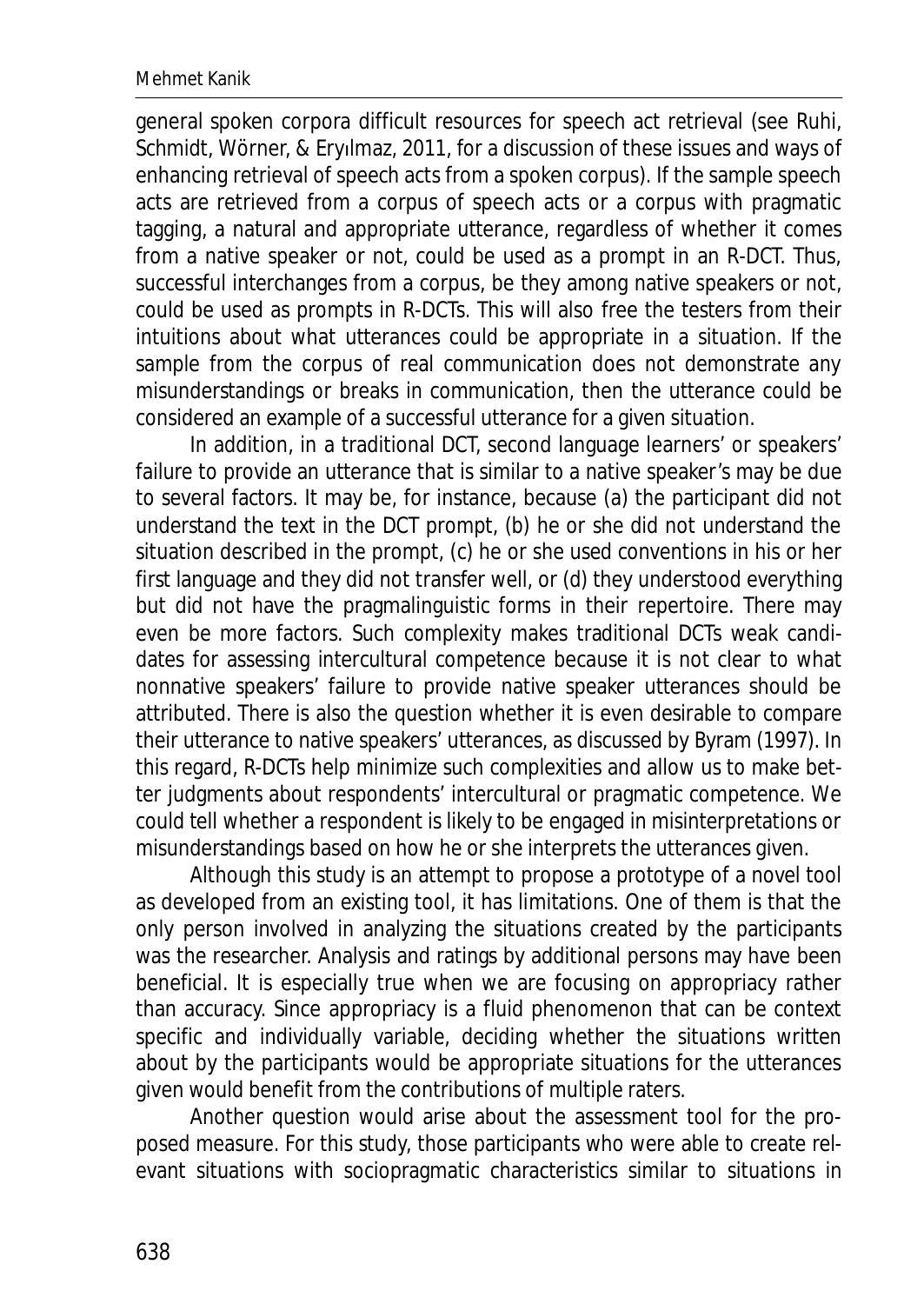which the utterances given to them were used were considered to have performed satisfactorily. Those that created situations that carried sociopragmatic factors different from the original situations had problems. This is confirmed by the data, which revealed that situations that carried the sociopragmatic characteristics of the original situations would be those in which the utterance given would be appropriate. Those that differed from the original situation in terms of sociopragmatic factors turned out to be the ones in which the utterance would not be appropriate. For example, in Scenario 3, one participant provided a teacher as the speaker and a student as the hearer, creating sociopragmatic factors different from the intended design. The utterance in this situation would not be appropriate. In contrast, even if respondents created situations with roles different from the original situations, the utterance could potentially be appropriate as long as the sociopragmatic factors did not contradict the original situations. For example, in Scenario 4, the utterance came from a student-professor situation, and yet employee-boss designations in the data carried the same sociopragmatic pattern and thus created situations in which the utterance could be used. This shows that an approach to assessment using sociopragmatic factors could be useful in assessing intercultural or pragmatic competence. However, limiting the assessment to sociopragmatic factors has to be further researched, possibly by comparing it to naturally occurring data. One way of seeing whether correct designation of factors in creating situations leads to appropriate situations for utterances given is through a comparison to natural utterances and situations. If similar utterances in similar real life situations with the same sociopragmatic context are appropriate, then better judgments can be made about the assessment method employed in this study. However, assessing appropriacy will always be challenging as an utterance that could work perfectly in some contexts may become inappropriate if the contextual features change a little. It is because appropriacy and conversations are dynamic, fluid, contextspecific, and personally evaluated at the time of speech by the interactants. This study proposes the use of sociopragmatic factors in the assessment rubric with the acknowledgement that it needs to be further investigated through a comparison to naturally-occurring speech.

Finally, the prototypic R-DCT employed for this study brought a challenge during the assessment of responses. Initially, data was gathered from more than 12 participants. However, the R-DCT did not require participants to explicitly identify roles (see the appendix). Therefore, some responses did not make any indication about the roles of the speakers and hearers in the situations they created. Since the assessment proposed in this paper relies on sociopragmatic factors of power, distance and imposition, some responses could not be used. Although this problem created a limitation for this study, it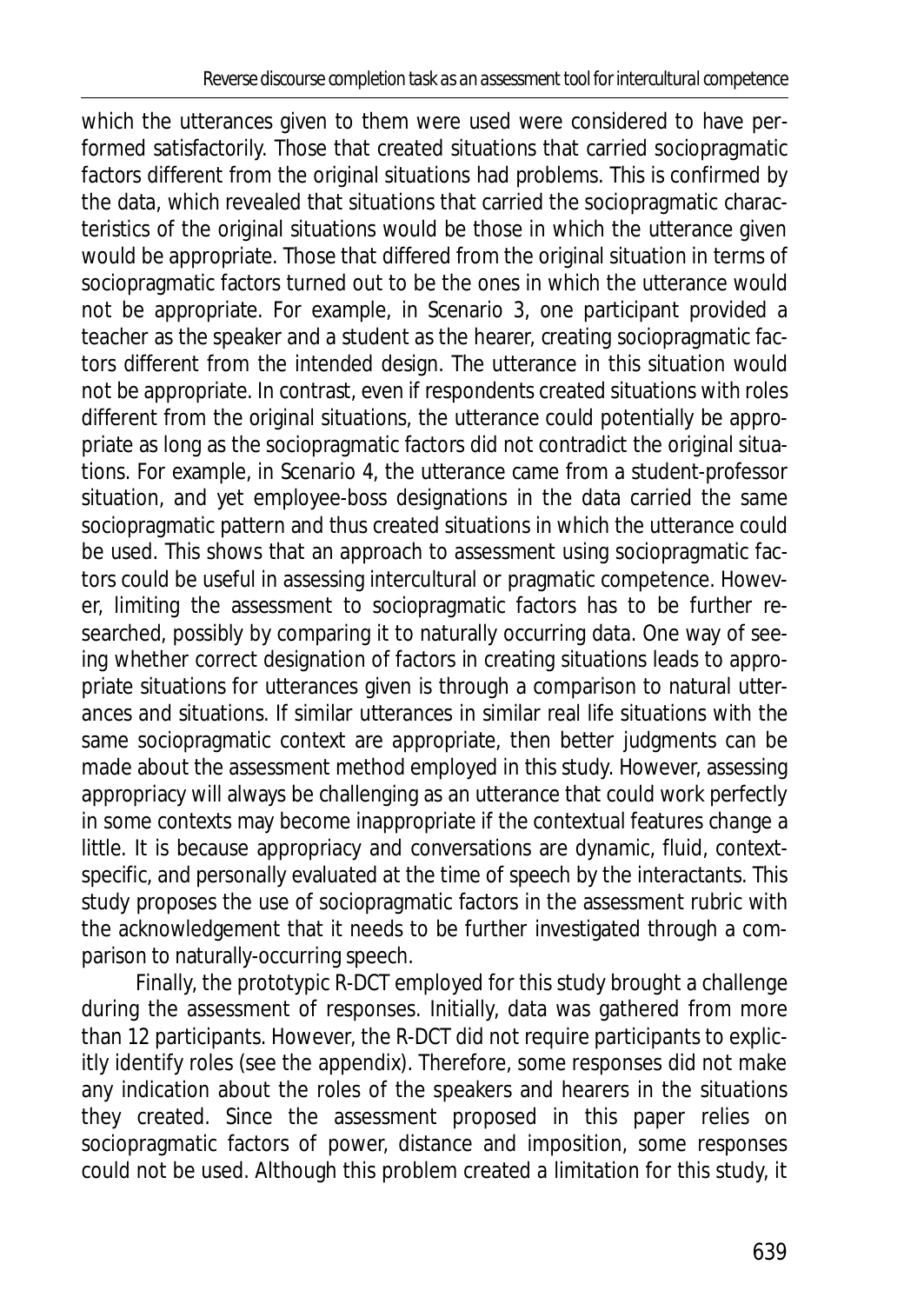also led to the second version of the prototype, as could be seen from the sample item given above. An R-DCT created with items that ask respondents to explicitly identify roles will address this limitation. However, this version still needs to be tested by employing it to gather another set of data.

#### **Conclusion**

This paper has described a new measure, which I have proposed to name reverse discourse completion task, for assessing intercultural (communicative) competence as well as pragmatic competence. Since testing intercultural competence is a complex endeavor, the proposed measure is an attempt to address one aspect of this multidimensional competence rather than an answer to the problem. The new measure was tested with 12 participants in a study-abroad setting and the results indicate that the task could be used to assess the sociolinguistic competence component of intercultural competence. The study has also shown that sociopragmatic factors could be used in assessment. However, more elaboration on the proposed assessment method is needed. Further testing and use of this measure with a larger number of participants will improve the measure itself and the assessment procedures. It would be especially beneficial to compare data gathered using R-DCTs with naturally-occurring ones in order to see whether situations the R-DCT predicts as appropriate for utterances given will in fact be appropriate in real life. Nevertheless, the R-DCT can be implemented in addition to the available measures to address sociolinguistic competence.

#### **Acknowledgments**

The author would like to thank the editor and the anonymous reviewers for their constructive comments and suggestions to improve the manuscript. He is also grateful to Zohreh Eslami for her comment on the assessment tool and Hasan Fehmi Erol for his help with data collection.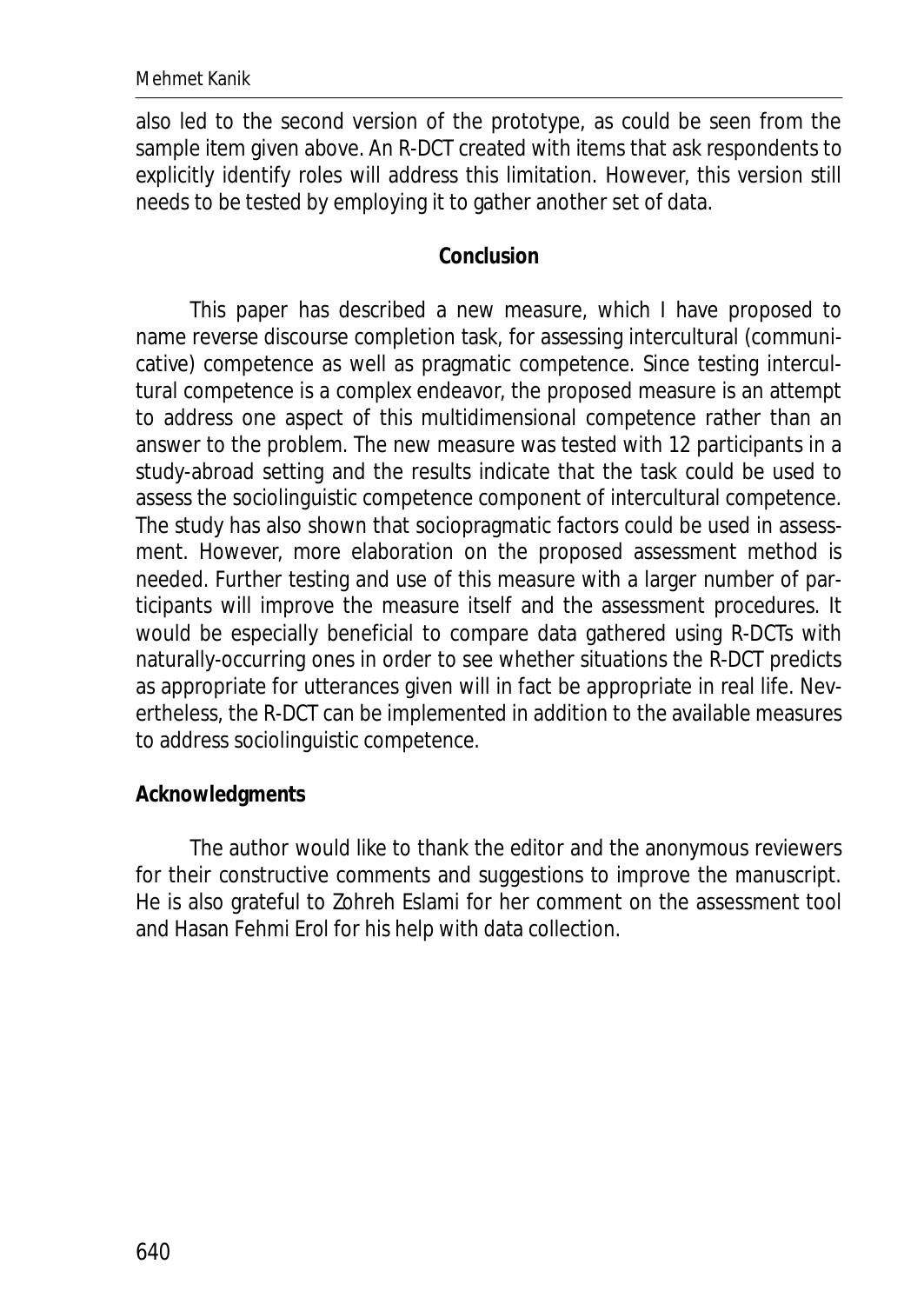#### References

- Bachman, L. F. (1990). *Fundamental considerations in language teaching.* Oxford: Oxford University Press.
- Blum-Kulka, S. (1982). Learning to say what you mean in a second language: A study of the speech act performance of learners of Hebrew as a second language. *Applied Linguistics, 3*, 29-59.
- Blum-Kulka, S., House, J., & Kasper, G. (1989). *Cross-cultural pragmatics: Requests and apologies*. Norwood, NJ: Ablex.
- Blum-Kulka, S., & Olshtain, E. (1984). Requests and apologies: A cross-cultural study of speech act realization patterns (CCSARP). *Applied Linguistics, 5*, 196-213.
- Bou Franch, P., & Lorenzo-Dus, N. (2008). Natural versus elicited data in crosscultural speech act realization: The case of requests in Peninsular Spanish and British English. *Spanish in Context, 5*(2), 246-277.
- Brown, P., & Levinson, S. C. (1987). *Politeness: Some universals in language use.* Cambridge: Cambridge University Press.
- Byram, M. (1997). *Teaching and assessing intercultural communicative competence.* Clevedon: Multilingual Matters.
- Canale, M. (1983). From communicative competence to communicative language pedagogy. In J. C. Richards & R. W. Schmidt (Eds.), *Language and communication* (pp. 2-27)*.* London: Longman.
- Canale, M., & Swain, M. (1980). Theoretical bases of communicative approaches to second language teaching and testing. *Applied Linguistics, 1*, 1-47.
- Cohen, A. D. (2004). Assessing speech acts in a second language. In D. Boxer & A. D. Cohen (Eds.), *Studying speaking to inform second language learning* (pp. 302-327). Clevedon: Multilingual Matters.
- Cohen, A. D., & Olshtain, E. (1981). Developing a measure of socio-cultural competence: The case of apology. *Language Learning, 31*(1), 113-134.
- Cohen, A. D., Paige, M. R., Shively, R. L., Emery, H. A., & Hoff, J. G. (2005). *Maximizing study abroad through language and culture strategies: Research on students, study abroad program professionals, and language instructors* (Final report to the International Research and Studies Program, Office of International Education, DOE). Minneapolis, MN: Center for Advanced Research on Language Acquisition, University of Minnesota. Retrieved from http://www.carla.umn.edu/maxsa/documents/MAXSAResearchReport.pdf
- Cohen, A. D., & Shively, R. L. (2002). Measuring speech acts with multiple rejoinder DCT's. *Language Testing Update, 32*, 39-42.
- Deardorff, D. K. (2004). *The identification and assessment of intercultural competence as a student outcome of internationalization at institutions of*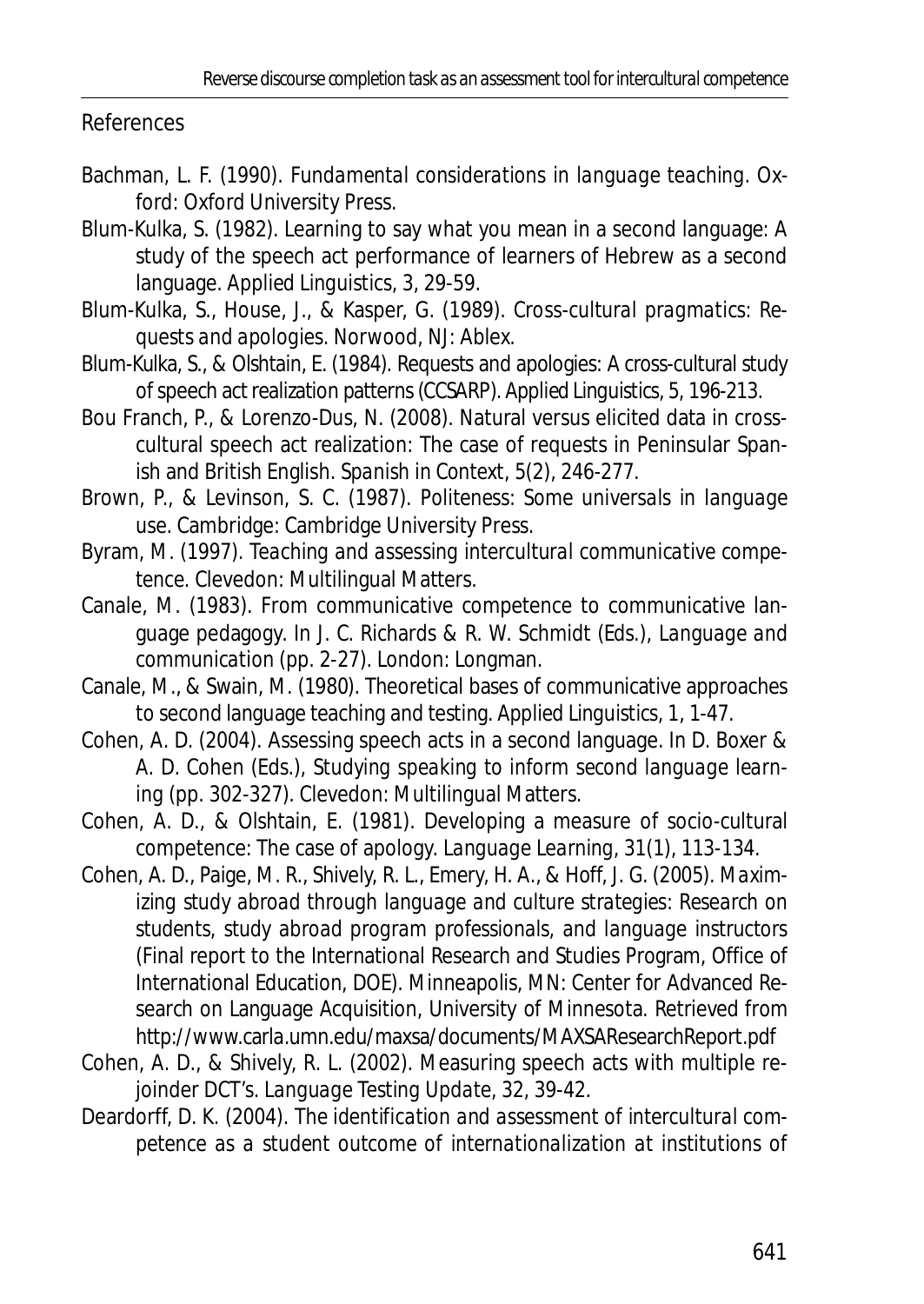*higher education in the United States* (Unpublished doctoral dissertation). North Carolina State University, Raleigh, USA.

- Deardorff, D. K. (2006). Identification and assessment of intercultural competence as a student outcome of internationalization. *Journal of Studies in International Education, 10*, 241-266.
- Deardorff, D. K. (2009). Implementing intercultural competence assessment. In D. K. Deardorff (Ed.), *The SAGE handbook of intercultural competence* (pp. 477-491). Los Angeles: Sage.
- Deardorff, D. K. (2011). Assessing intercultural competence. *New Directions for Institutional Research*, *149*, 65-79.
- Fantini, A. (2009). Assessing intercultural competence: Issues and tools. In D. K. Deardorff (Ed.), *The SAGE handbook of intercultural competence* (pp. 456-476)*.* Los Angeles: Sage.
- Golato, A. (2003). Studying compliment responses: A comparison of DCTs and recordings of naturally occurring talk. *Applied Linguistics, 24*(1), 90-121.
- Hinkel, E. (1997). Appropriateness of advice: DCT and multiple choice data. *Applied Linguistics, 18*(1), 1-26.
- Hudson, T., Detmer, E., & Brown, J. D. (1995). *Developing prototypic measures of cross-cultural pragmatics.* Honolulu, HI: University of Hawai'i Press.
- Johnston, B., Kasper, G., & Ross, S. (1998). Effect of rejoinders in production questionnaires. *Applied Linguistics, 19*(2), 157-182.
- Kanik, M. (2011). The effect of content instruction in L2 on L1 pragmatics. *Research in Language, 9*(2), 93-110.
- Leech, G. (1983). *Principles of pragmatics*. London: Longman.
- Roever, C. (2006). Validation of a web-based test of ESL pragmalinguistics. *Language Testing, 23*, 229-256.
- Rose, K. R. (1992). Speech acts and questionnaires: The effect of hearer response. *Journal of Pragmatics, 17*(1), 49-62.
- Rose, K. R. (1994). On the validity of discourse completion tests on nonwestern contexts. *Applied Linguistics, 15*(1), 1-14.
- Rose, K. R., & Ono, R. (1995). Eliciting speech act data in Japanese: The effect of questionnaire type. *Language Learning, 45*(2), 191-223.
- Ruhi, S., Schmidt, T., Wörner, K., & Eryılmaz, K. (2011, September). *Annotating for precision and recall in speech act variation: The case of directives in the spoken Turkish corpus.* Poster presented at the biennial conference of the German Society for Computational Linguistics and Language Technology, Hamburg, Germany. Retrieved from http://std.metu.edu.tr/wp/wpcontent/uploads/2009/05/hamburg\_poster\_abstract.pdf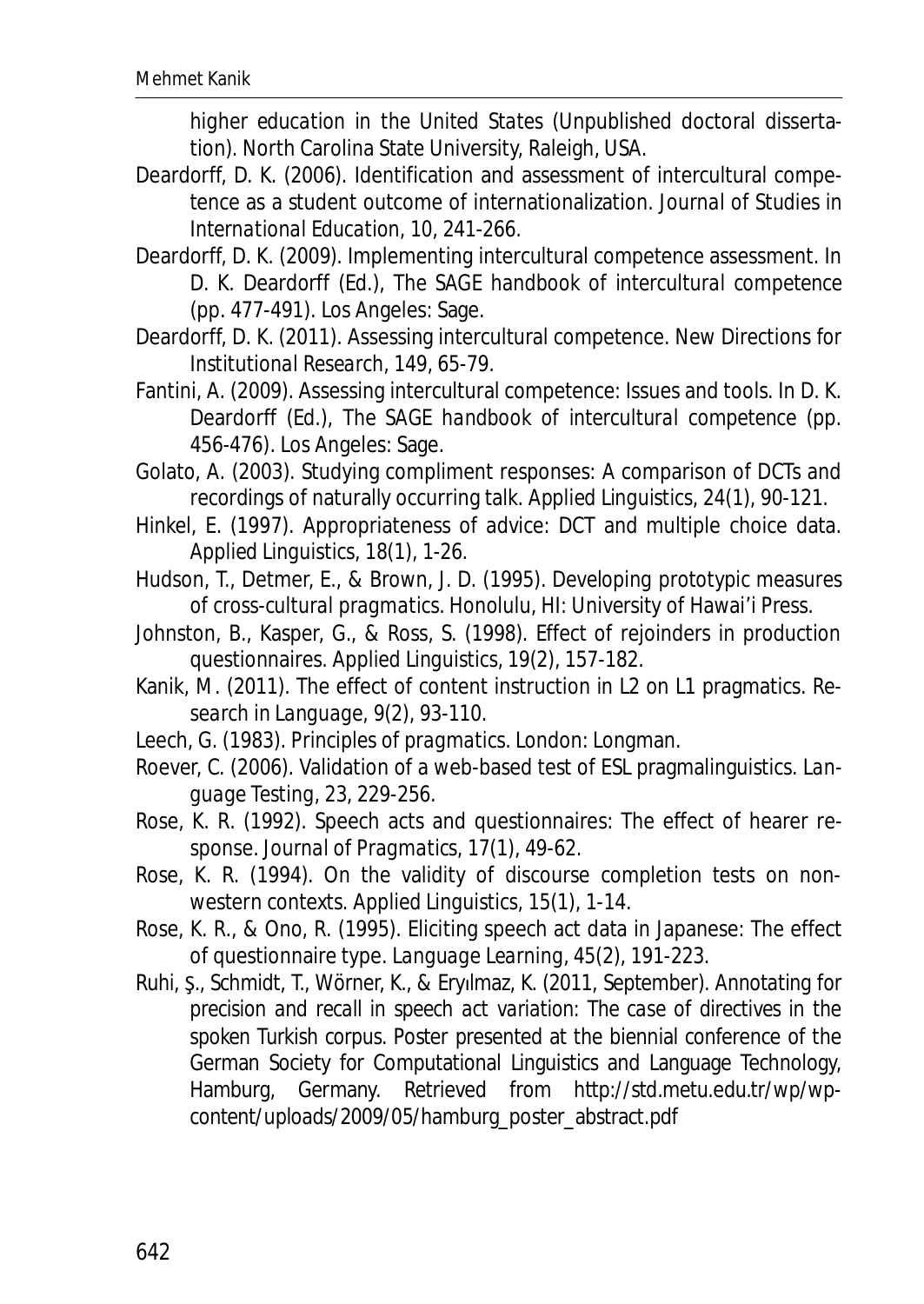- Sasaki, M. (1998). Investigating EFL students' production of speech acts: A comparison of production questionnaires and role plays. *Journal of Pragmatics, 30*, 457-484.
- United Nations World Tourism Organization. (2013). *UNWTO tourism highlights 2013 edition.* Retrieved from http://dtxtq4w60xqpw.cloudfront.net/sites/all/ files/pdf/unwto\_highlights13\_en\_hr.pdf
- Van Ek, J. A. (1986). *Objectives for foreign language learning. Vol. 1: Scope*. Strasbourg: Council of Europe. Retrieved from http://www.coe.int/t/dg4/ linguistic/Source/SourcePublications/Scope\_VanEk\_EN.doc
- Varghese, M., & Billmyer, K. (1996). Investigating the structure of discourse completion tests. *Working Papers in Educational Linguistics*, *12*(1), 39-58.
- Wilson, D., & Sperber, D. (2004). Relevance theory. In G. L. Ward & L. R. Horn (Eds.), *The handbook of pragmatics* (pp. 607-632)*.* Oxford: Blackwell.
- Yuan, Y. (2001). An inquiry into empirical pragmatics data-gathering methods: Written DCTs, oral DCTs, field notes, and natural conversations. *Journal of Pragmatics, 33*(2), 271-292.
- Zuskin, R. D. (1993). Assessing L2 sociolinguistic competence: In search of support from pragmatic theories. *Pragmatics and Language Learning, 4*, 166-182.